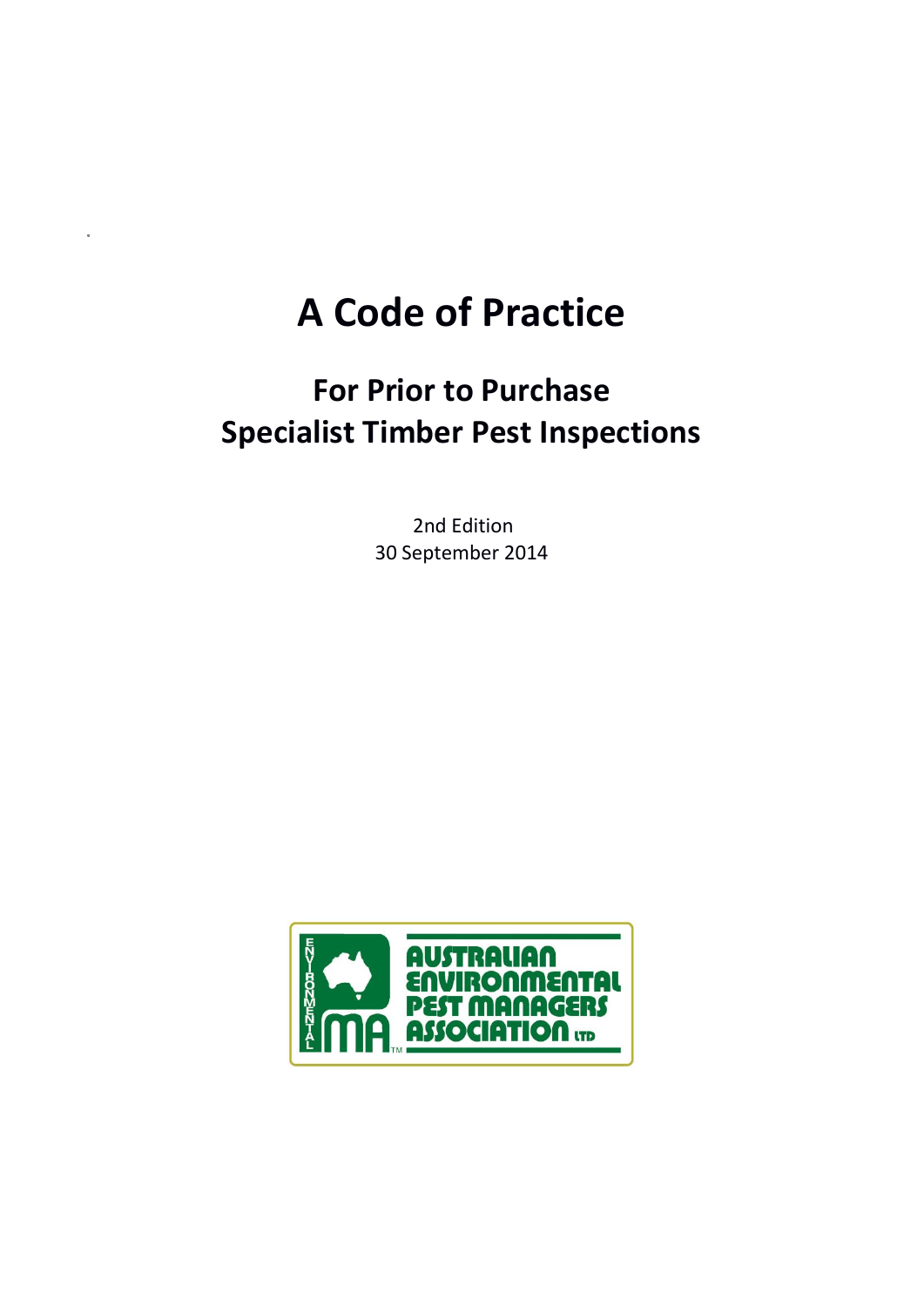# **A Code of Practice**

# **For Prior to Purchase Specialist Timber Pest Inspections**

**©2011-2014**. Copyright is retained by the Australian Environmental Pest Managers' Association Limited (AEPMA), PO Box 3102, Hendra QLD 4011, Australia.

Permission is granted for the reproduction of this document in whole or in part, for any purpose related to Prior to Purchase Timber Pest Inspections, where: (i) the document is reproduced in its original appearance; and (ii) the reproduction is not offered for sale; and (iii) this Copyright Notice is included in any reproduction; and (iv) the document's source URL is included. In any other situation, no part of this publication may be reproduced in any form or by any means, electronically, mechanically, by photocopying, recording or otherwise, without the express prior permission of the copyright owner, except for the quoting of not more than 250 words, in total, for the use in support of an argument, analysis or review. A Code of Practice is a living document. Permission is granted for organisations or individuals to include a link within their own website but not to host copies for direct downloading.

**Warning and Disclaimer:** While every effort has been made to ensure that this Code of Practice is complete and accurate, no warranty or fitness is implied. The information provided is on an 'as is' basis. Neither the authors nor any persons that contributed to the development of this Code of Practice will accept any contractual, tortious or other liability whatsoever in respect to the contents of this Code or any consequence arising from its use or representations made in relation to it.

ISBN: 978-0-9941914-0-3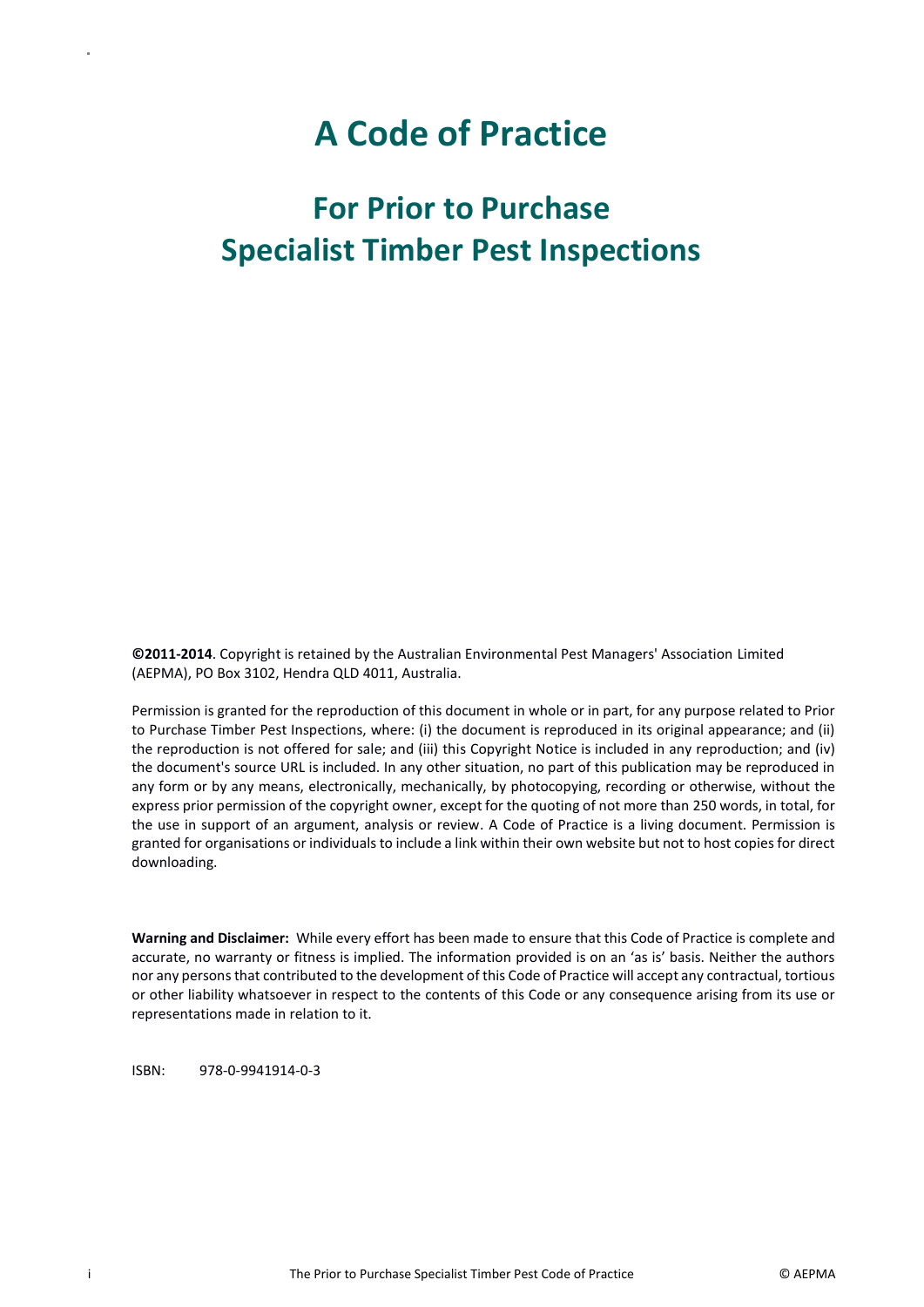#### **Acknowledgements**

We gratefully acknowledge the contribution and support of the following in the preparation of this approved Code of Practice:

Australian Environmental Pest Managers' Association Limited (AEPMA)

#### **The Working Party**

Shane Clarke – Principal Writer Dr Don Ewart - Writer Keith Farrow – Writer Patrick Legey - Writer

#### **The Drafting Committee**

Chaired by: Shane Clarke - Pestforce Terry Allen - Australian Institute of Conveyancers Dr Don Ewart - Consulting Entomologist Keith Farrow - Rapid Training; David Gay - AEPMA President Geoff Hawes - AEPMA Past-President Angus Kell - Archicentre Brian Langenberg - Westate Pest Control Steven Munchenberg - Australian Bankers' Association Malcolm Trotter - Pink Services

The committee would like to thank the following organisations which provided comment on the first draft document:

Consumer Affairs Victoria The Australian Bankers Association Inc. The Law Society of New South Wales

The committee would like to thank all members of the industry and associated industries who contributed to the second edition with their comments and input.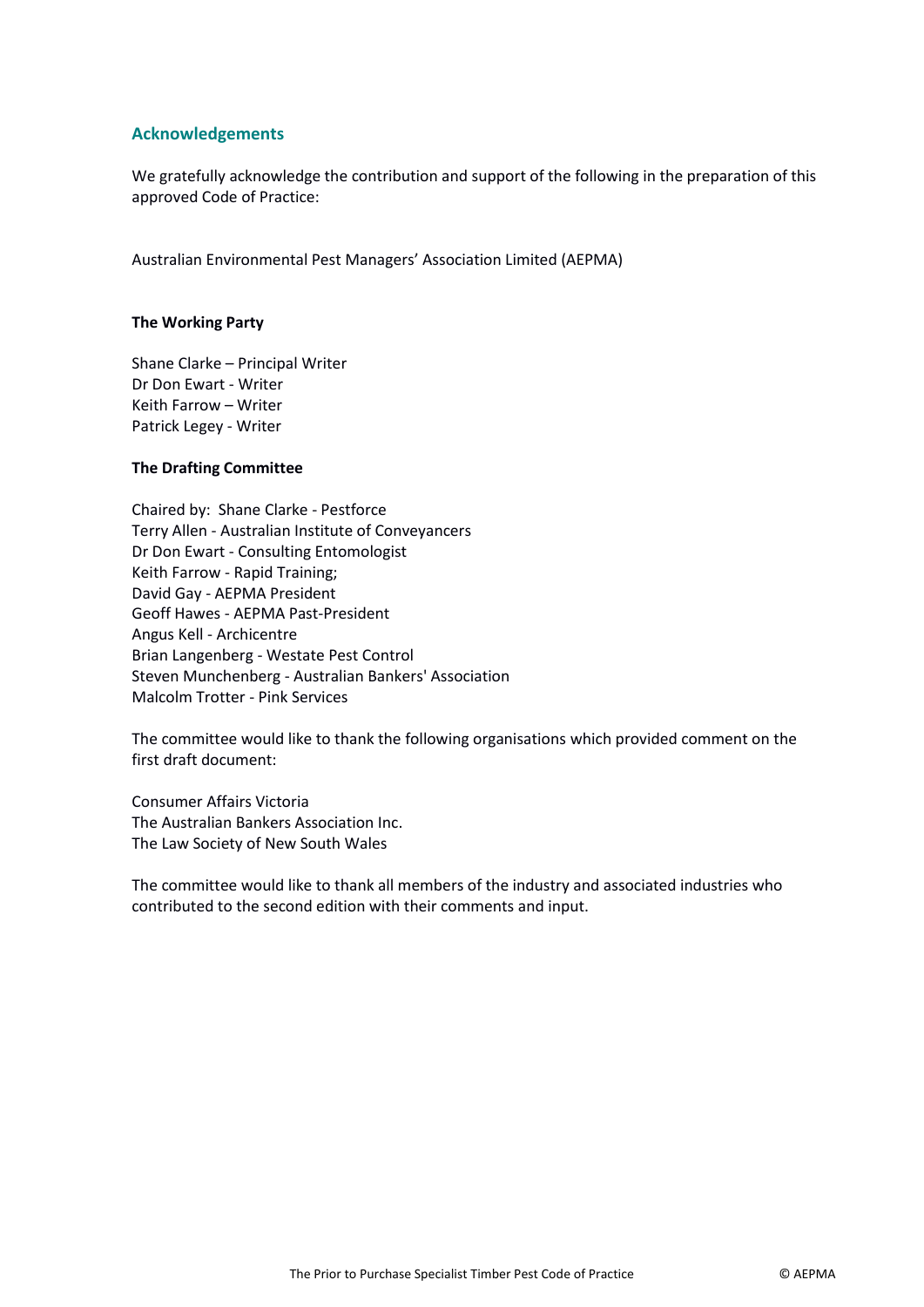# **Contents**

| 1.  |      |                                                                             |  |  |  |  |  |
|-----|------|-----------------------------------------------------------------------------|--|--|--|--|--|
| 2.  |      |                                                                             |  |  |  |  |  |
| 3.  |      |                                                                             |  |  |  |  |  |
| 4.  |      |                                                                             |  |  |  |  |  |
| 5.  |      |                                                                             |  |  |  |  |  |
| 6.  |      |                                                                             |  |  |  |  |  |
| 7.  |      |                                                                             |  |  |  |  |  |
|     | 7.1  |                                                                             |  |  |  |  |  |
|     | 7.2  |                                                                             |  |  |  |  |  |
|     | 7.3  |                                                                             |  |  |  |  |  |
|     | 7.4  |                                                                             |  |  |  |  |  |
|     | 7.5  |                                                                             |  |  |  |  |  |
|     | 7.6  |                                                                             |  |  |  |  |  |
|     |      | 7.6.1                                                                       |  |  |  |  |  |
|     |      | 7.6.2                                                                       |  |  |  |  |  |
|     |      | 7.6.3                                                                       |  |  |  |  |  |
|     | 7.7  |                                                                             |  |  |  |  |  |
|     | 7.8  |                                                                             |  |  |  |  |  |
|     | 7.9  |                                                                             |  |  |  |  |  |
| 8.  |      |                                                                             |  |  |  |  |  |
|     | 8.1  |                                                                             |  |  |  |  |  |
|     | 8.2  |                                                                             |  |  |  |  |  |
|     |      | 8.2.1                                                                       |  |  |  |  |  |
|     |      | Contacting the Vendor or their Agent to arrange property access 16<br>8.2.2 |  |  |  |  |  |
|     |      | 8.2.3                                                                       |  |  |  |  |  |
| 9.  |      |                                                                             |  |  |  |  |  |
|     | 9.1  |                                                                             |  |  |  |  |  |
|     | 9.2  |                                                                             |  |  |  |  |  |
|     | 9.3  |                                                                             |  |  |  |  |  |
|     | 9.4  |                                                                             |  |  |  |  |  |
|     | 9.5  |                                                                             |  |  |  |  |  |
| 10. |      |                                                                             |  |  |  |  |  |
|     |      |                                                                             |  |  |  |  |  |
|     |      |                                                                             |  |  |  |  |  |
|     |      |                                                                             |  |  |  |  |  |
|     |      |                                                                             |  |  |  |  |  |
|     |      | 10.4.1                                                                      |  |  |  |  |  |
|     |      | 10.4.2                                                                      |  |  |  |  |  |
|     | 10.5 |                                                                             |  |  |  |  |  |
|     |      | 10.5.1                                                                      |  |  |  |  |  |
|     |      | 10.5.2                                                                      |  |  |  |  |  |
|     |      | 10.5.3                                                                      |  |  |  |  |  |
|     |      |                                                                             |  |  |  |  |  |
|     |      | 10.6.1                                                                      |  |  |  |  |  |
|     |      |                                                                             |  |  |  |  |  |
|     |      |                                                                             |  |  |  |  |  |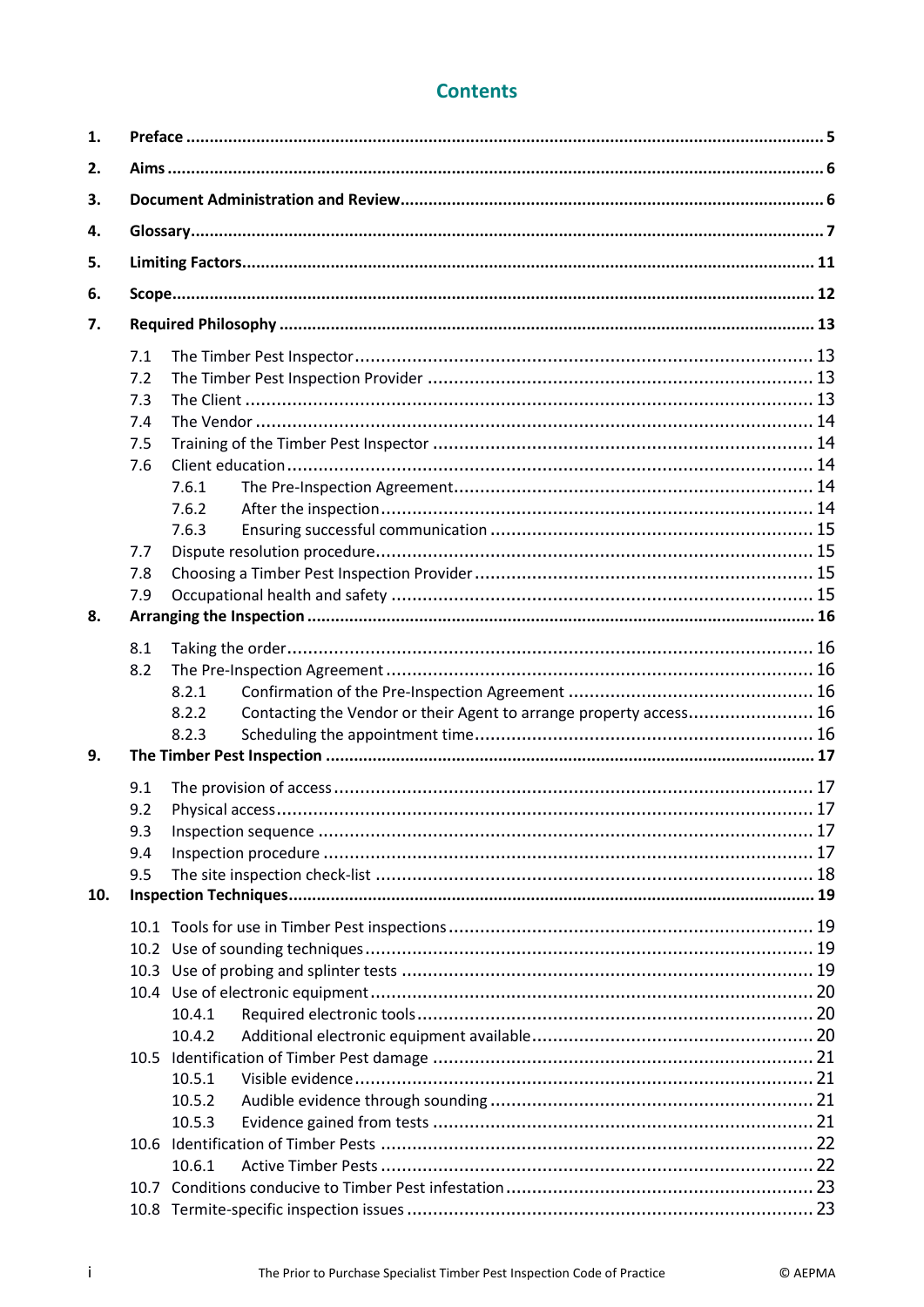|     |      | 10.8.1 | Conditions present that could allow concealed attack by termites 23 |  |  |  |
|-----|------|--------|---------------------------------------------------------------------|--|--|--|
|     |      | 10.8.2 |                                                                     |  |  |  |
|     |      | 10.8.3 |                                                                     |  |  |  |
|     |      | 10.8.4 |                                                                     |  |  |  |
|     |      | 10.8.5 |                                                                     |  |  |  |
|     |      |        |                                                                     |  |  |  |
| 11. |      |        |                                                                     |  |  |  |
|     |      |        |                                                                     |  |  |  |
|     |      |        |                                                                     |  |  |  |
|     |      |        |                                                                     |  |  |  |
|     |      |        |                                                                     |  |  |  |
|     |      | 11.3.1 |                                                                     |  |  |  |
|     |      | 11.3.2 |                                                                     |  |  |  |
|     |      | 11.3.3 | Where Timber Pest Damage Appears to Compromise the structure 26     |  |  |  |
|     |      |        |                                                                     |  |  |  |
|     |      | 11.4.1 |                                                                     |  |  |  |
|     |      | 11.4.2 | Conditions providing potential for concealed access by termites 27  |  |  |  |
|     |      | 11.4.3 |                                                                     |  |  |  |
|     |      | 11.4.4 |                                                                     |  |  |  |
|     |      | 11.4.5 |                                                                     |  |  |  |
|     |      | 11.4.6 |                                                                     |  |  |  |
|     | 11.5 |        |                                                                     |  |  |  |
|     | 11.6 |        |                                                                     |  |  |  |
|     |      |        |                                                                     |  |  |  |
|     |      |        |                                                                     |  |  |  |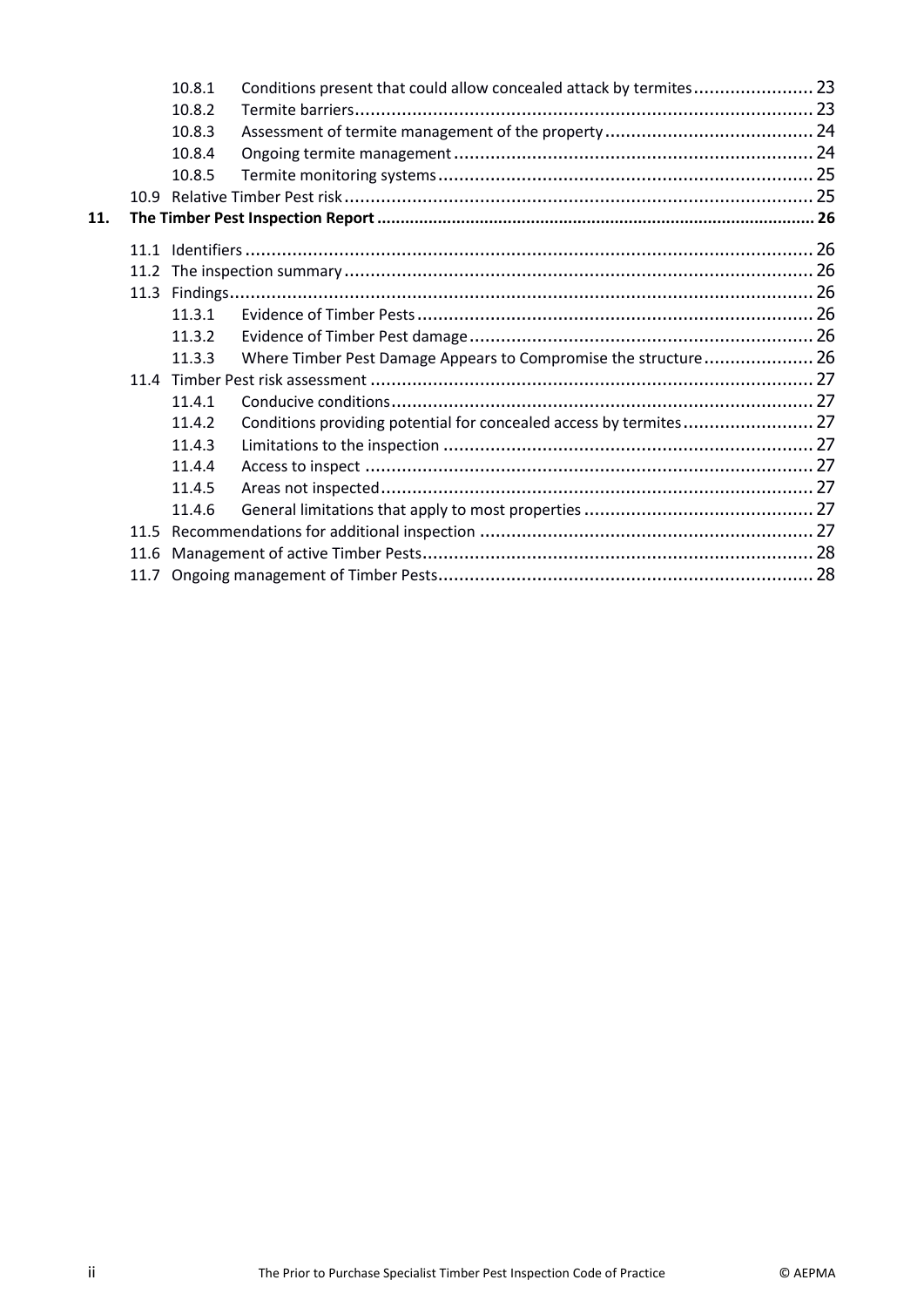# <span id="page-5-0"></span>**1. Preface**

A Specialist Prior to Purchase Timber Pest Inspection Report (hereafter 'Report') is designed to assist potential property purchasers in making an informed purchase decision. For this reason, the Report must be obtained before a purchaser commits to the purchase. This Code of Practice is an initiative of the Australian Environmental Pest Managers' Association Ltd (AEPMA), and is intended to document quality industry practice by establishing benchmarks for the Timber Pest Inspection Industry. Australian Standard AS4349.3 sets a minimum standard for visual timber pest inspections as part of the building inspection group of standards. This Code of Practice delivers additional information to Clients to assist in their purchasing decisions. It establishes a benchmark of pest management industry practice for Prior to Purchase Specialist Timber Pest Inspection.

The objective of this Code of Practice is two-fold. First, it aims to set an achievable outcome for the professional Timber Pest Inspectors seeking to fulfil the reasonable expectations of the Client. Second, it aims to inform Clients to ensure that realistic expectations are set. Disputes have been problematic under alternative standards, due in part to expectations of Clients not being met.

A Prior to Purchase Timber Pest Inspection has limitations regarding access as it is normally performed for a Client who does not own the property. Limitations in access to both the property and property history are problematic. Furthermore, timber pests and the damage they cause is, by its very nature, often concealed and may only be detected by invasive and probing techniques. The opportunity to use these techniques is minimal on a Prior to Purchase Timber Pest Inspection. Following the initial survey, recommendations for further access requirements to allow more specialist tests may be made. Further tests may be required to provide more complete information and so reduce the risks to the Client.

Timber pest activity is not static. Prior to Purchase Timber Pest Inspections do not in any way prevent pest infestation and timber pest activity may begin after the inspection. Non-detectable timber pest activity and damage may be present at the time of the inspection. This can result in timber pest activity or damage to the property being found after inspections are carried out. Timber pest infestation can occur rapidly. Thus a Prior to Purchase Timber Pest Inspection has significant limitations, and this Code of Practice will help to clarify the expectation of both Timber Pest Inspectors and Clients.

# **This Code of Practice:**

- Requires and specifies the use of some timber pest inspection tools.
- Defines levels of experience, training and insurance cover for specialist Timber Pest Inspectors
- Has been developed to benefit prospective property Purchasers, Vendors, Building Inspectors, Timber Pest Inspectors and those concerned with the transfer of real estate. All stakeholders are encouraged to adopt this Code of Practice.
- Provides guidelines against which a Specialist Prior to Purchase Timber Pest Inspection can be measured.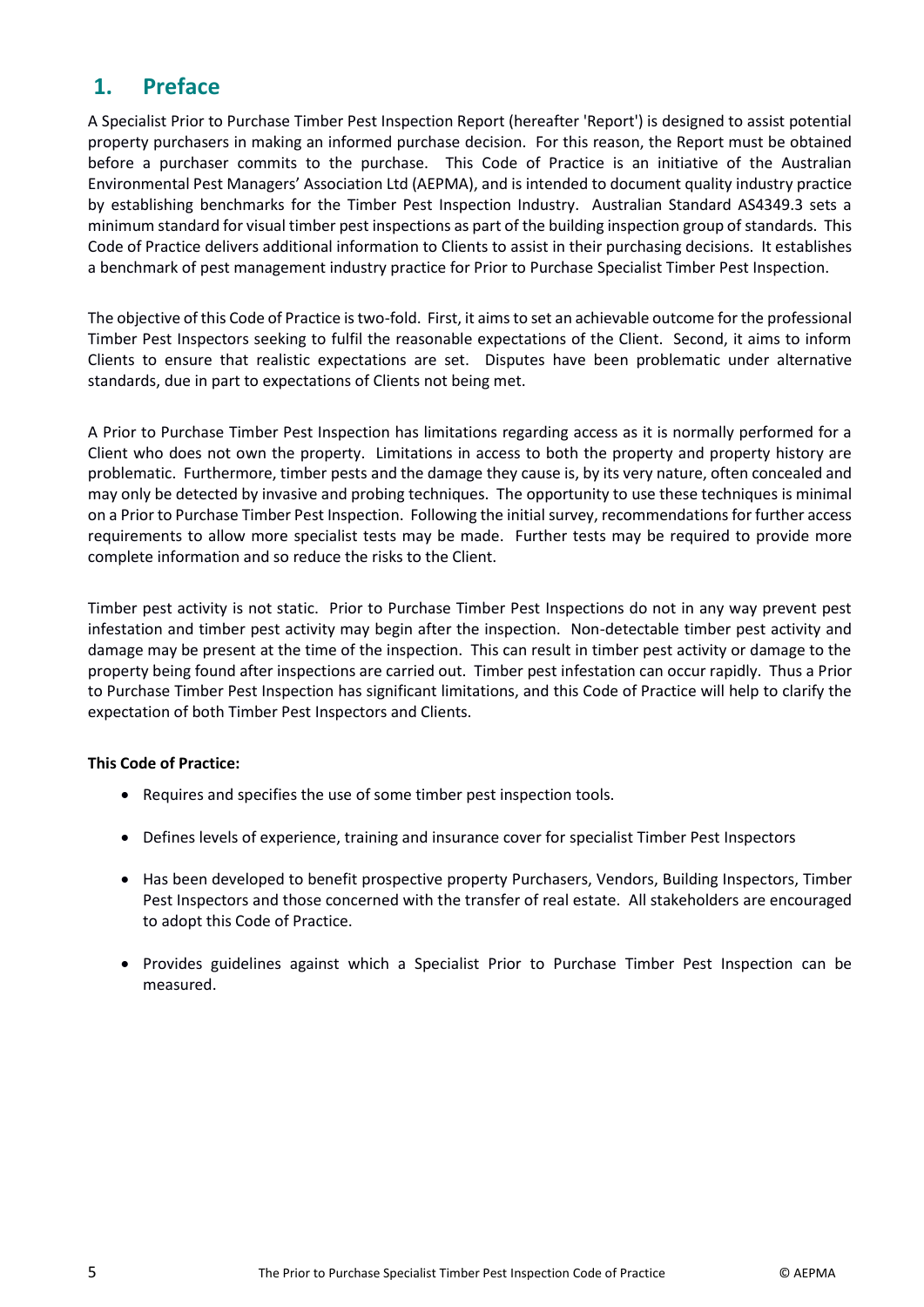# <span id="page-6-0"></span>**2. Aims**

The aim of this Code of Practice is primarily to benchmark a quality practice for a Specialist Prior to Purchase Timber Pest Inspection and Report.

In supporting this aim, this Code of Practice seeks:

- 1) To inform potential property purchasers to allow them to make an informed decision regarding the timber pest status of the property.
- 2) To assist purchasers in selecting a specialist Timber Pest Inspector.
- 3) To assist the purchaser by:
	- a) providing industry practice and outcome requirements for a Specialist Prior to Purchase Timber Pest Inspection;
	- b) providing risk assessments and relevant cost estimates;
	- c) setting levels for the required training and experience for the specialist Timber Pest Inspector;
	- d) setting a requirement for insurance cover;
	- e) defining the tools required to adequately carry out a Specialist Prior to Purchase Timber Pest Inspection;
	- f) providing information on other tools and Specialist Timber Pest Inspections available; and
	- g) providing education to both the consumers and the providers of the specialist timber pest inspection service.
- 4) To assist the Specialist Timber Pest Inspector by:
	- a) providing a clear set of guidelines;
	- b) harmonising expectations; and
	- c) setting a requirement for insurance cover.
- 5) To assist the building inspector and other trades or professions involved in the transfer of property

# <span id="page-6-1"></span>**3. Document Administration and Review**

This Code of Practice was initiated by AEPMA, the national peak professional association for Specialist Timber Pest detection, assessment and management in Australia. A working party has been appointed from the Pest Management Industry and relevant stakeholders. This working party is responsible for the development and ongoing administration and review of this Code of Practice and is conducted in accordance with guidelines agreed by the national board of AEPMA. This Code of Practice remains the property of AEPMA which publishes this Code of Practice online. The latest version is available [http://www.aepma.com.au/Codes-of-](http://www.aepma.com.au/Codes-of-Practice)[Practice](http://www.aepma.com.au/Codes-of-Practice)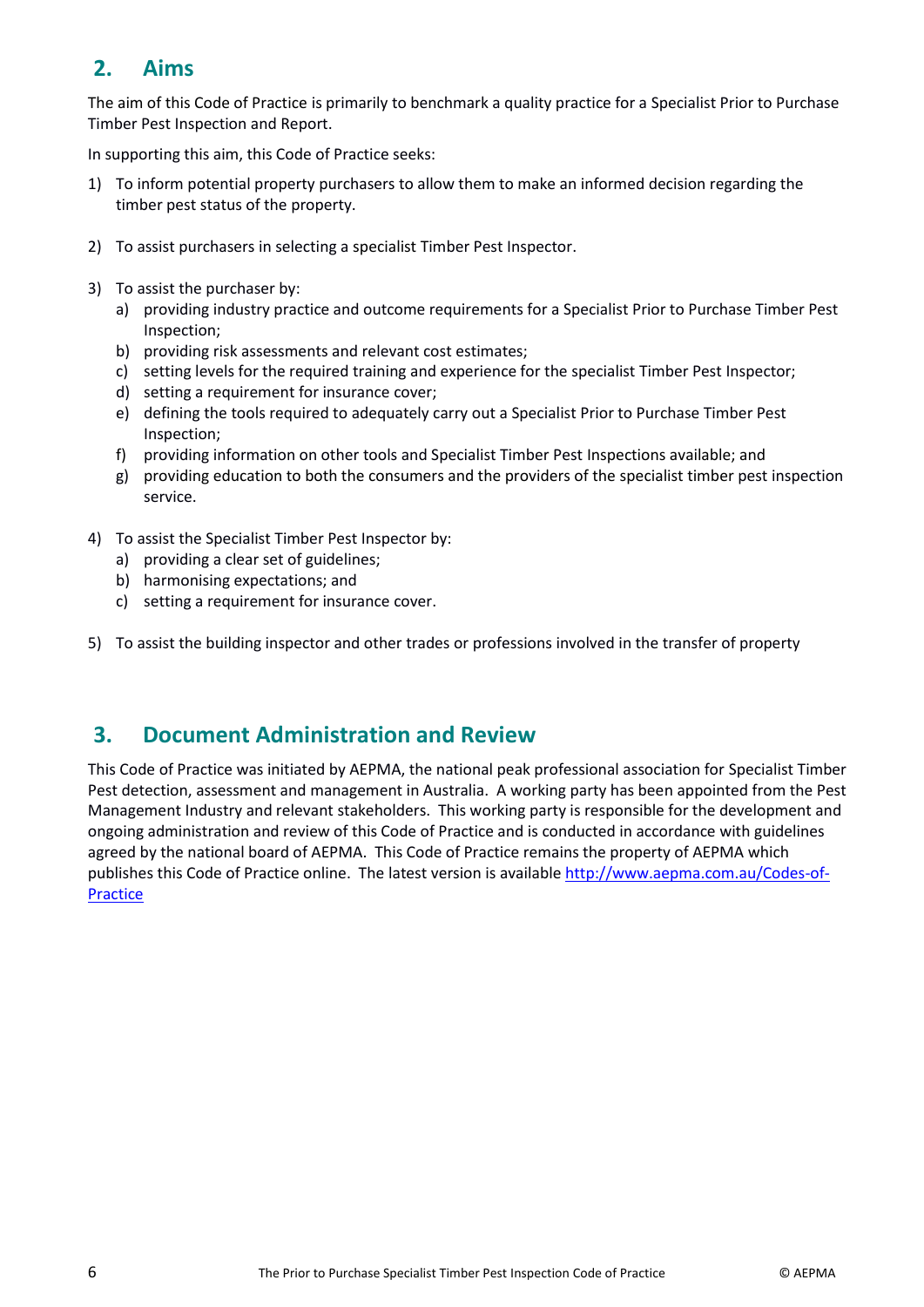# <span id="page-7-0"></span>**4. Glossary**

*This Code of Practice is written in plain English. The meaning of any words not included in this Glossary should be found in any standard Australian English Dictionary.*

#### **AEPMA**

The Australian Environmental Pest Managers' Association Limited; the national peak professional association for Specialist Timber Pest detection, assessment and management in Australia.

#### **Borescope**

A tubular optical device which is used to view timbers or areas of a building that would otherwise not be accessible for visual inspection. The use of a borescope usually requires the drilling of holes to allow insertion and will require the written permission of the Vendor. The use of a borescope is part of a Specialist Timber Pest Inspection and does not form part of the Standard Timber Pest Inspection.

#### **Client**

The person or entity for which the inspection is being undertaken. It is common for a purchaser's legal representative to obtain pre-purchase inspection reports on behalf of the prospective purchaser. In this case, the party placing the order is doing so on behalf of the purchaser.

#### **Conducive Conditions**

Conditions or factors present on a property which may increase either the risk of attack by Timber Pests or that may increase the risk of Timber Pests affecting the property to a greater extent. These conditions may include methods of construction such as very close proximity of timber floors to soil or other factors which have occurred after construction such the blocking of sub-floor ventilators or the build-up of gardens over the edge of concrete slab floors.

#### **Damage**

Any degradation that can be directly attributed to Timber Pests.

#### **Damage - Extent**

All of the Timber Pests damage on the site.

#### **Damage – Severity**

The impact of the damage on the intended function of the material.

#### **Delignification (Timber Delignification)**

Not pest damage, but a chemical deterioration of timber caused by exposure to contaminants such as vehicle exhaust gases, industrial pollution and coastal salty air. This is usually a slow process. Where serious damage has occurred, replacement of damaged timbers will be required.

#### **Dogs (Termite Detection Dogs)**

Dogs that have been specially trained to detect termites. Their handlers require specialist training. The use of these dogs is beyond the scope of a Standard Timber Pest Inspection but may be provided as a specialist service. The Vendor's written permission is usually required before a termite detection dog can be brought on the property.

#### **Drywood Termites**

Termites of the Family Kalotermitidae. Rare pests of structures found in warm and damp parts of Australia, these termites have small colonies that typically live entirely within a single piece of timber. They are excluded from the Standard Timber Pest Inspection.

#### **Evidence (Evidence of Timber Pests)**

Evidence of Timber Pest attack may be broad and can include the presence of live Timber Pests, damage caused by Timber Pests, mudding or shelter tubes caused by termites, exit holes or frass (dust) caused by borers, fungal growth, elevated moisture levels, warping and other distortion of building components.

#### **Faecal Spotting**

Evidence left behind by termites passing over a surface, either within or outside their galleries or workings.

#### **Floor Coverings**

Materials used to cover the floor structure and may include carpet, linoleum, tiles, floating timber flooring etc.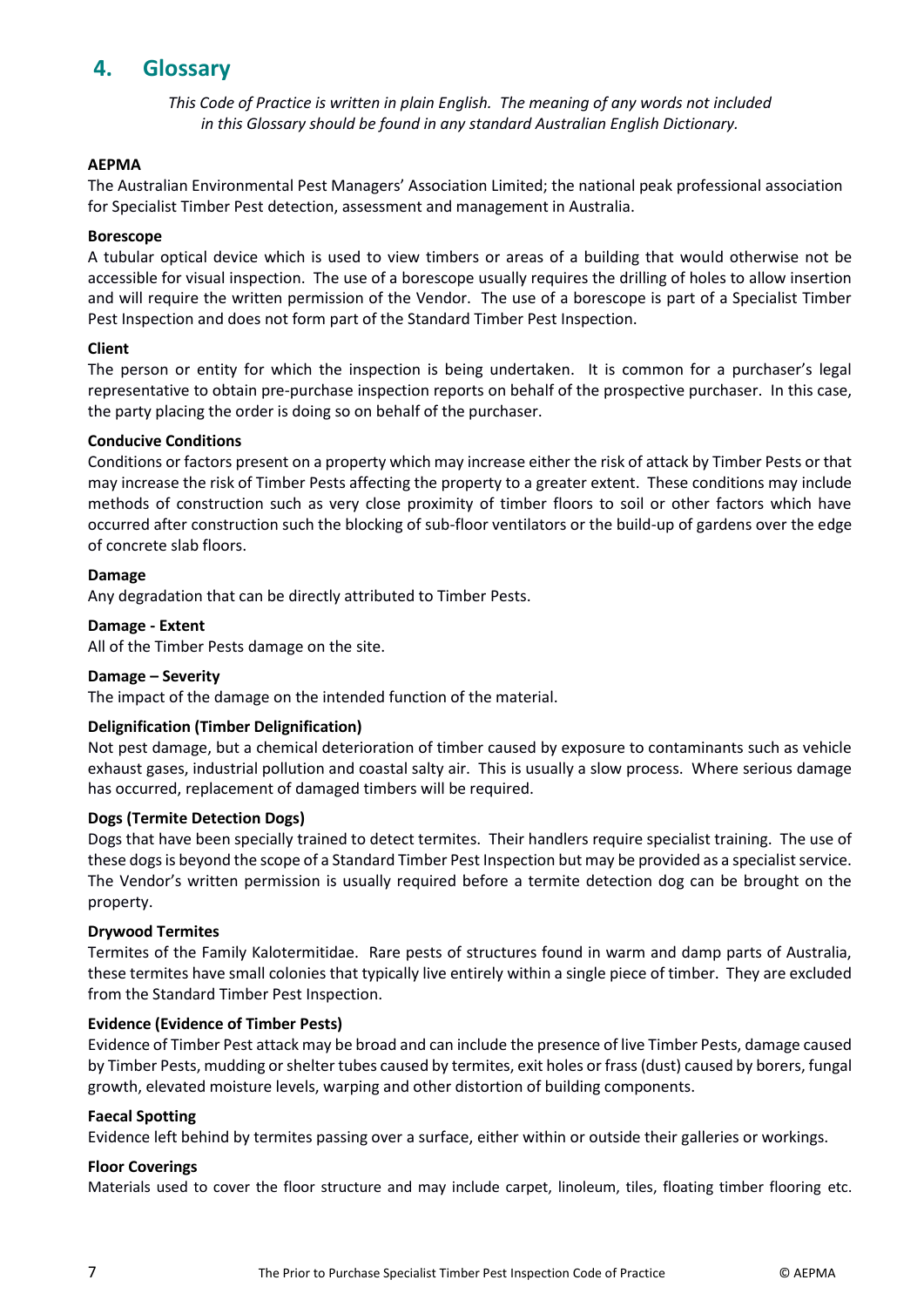#### **Frass**

Frass is the term used to describe particles of insect excrement. Typically, these persist after infestation and may be diagnostic.

#### **Fruiting Body**

Of a fungus, the reproductive structure produced that releases spores. A mushroom is a fruiting body.

#### **Inspection Zone**

A band, generally 75 mm high or wide, around a building perimeter or sub-floor member over which termites would need to travel to reach the susceptible timbers and interior of the building. Termites bridging an inspection zone leave readily visible traces.

#### **Invasive**

A type of inspection where a part or parts of a structure are opened, cut or otherwise modified allowing the inspection of building components or areas that would otherwise be inaccessible to visual, non-intrusive inspection.

#### **Live Timber Pests**

The term used when the presence of living subterranean termites or borers is indicated (see also Table 2 on page [22\)](#page-22-0).

#### **Moisture Meter**

An electronic device used to assess the moisture content of building components. Elevated moisture levels can be an indicator of Timber Pests and are a serious condition conducive to their attack. The use of a moisture meter is included in a Standard Timber Pest Inspection.

#### **Movement Detectors**

Electronic devices designed to detect movement inside solid objects and voids. Range is limited and only a small area can be examined at a time. Termatrac™ has been designed specifically to detect termites. The use of movement detectors can form part of a Specialist Timber Pest Inspection, their use is not included in a Standard Timber Pest Inspection.

#### **Mud Leads (Leads/Shelter Tubes)**

Shelter tubes constructed by subterranean termites that allow them to travel over obstacles and surfaces while remaining protected from the outside environment. These are typically constructed from a "mud like" material of soil, faeces and re-worked building materials.

#### **Mycelium**

The name given to the non-fruiting body of a fungus. It is constructed from a network of small threads, called hyphae. In fungal attack on timber, the mycelium may extend both inside and outside the timber.

#### **National Competency Standards**

National industry-specific standards produced to set minimum knowledge and skill levels required to be met by individuals wishing to prove competency at specified roles or tasks within specific industries, trades or professions. Se[e http://training.gov.au.](http://training.gov.au/)

#### **Occupants**

Persons present within a property. This may include Vendors, tenants and personnel, customers and Clients where a property is used to provide services.

#### **PPE**

Personal Protective Equipment.

#### **Probing**

The application of pressure to a building component or timber with a tool, (usually pointed). This can sometimes allow detection of Timber Pests or damage.

#### **Property Manager**

The person or entity who manages a tenanted property. It is often the Property Manager who arranges access for inspection to tenanted properties. Property Managers do not normally sell properties.

#### **Purchaser**

The person or entity buying, or prospectively seeking to buy, the property.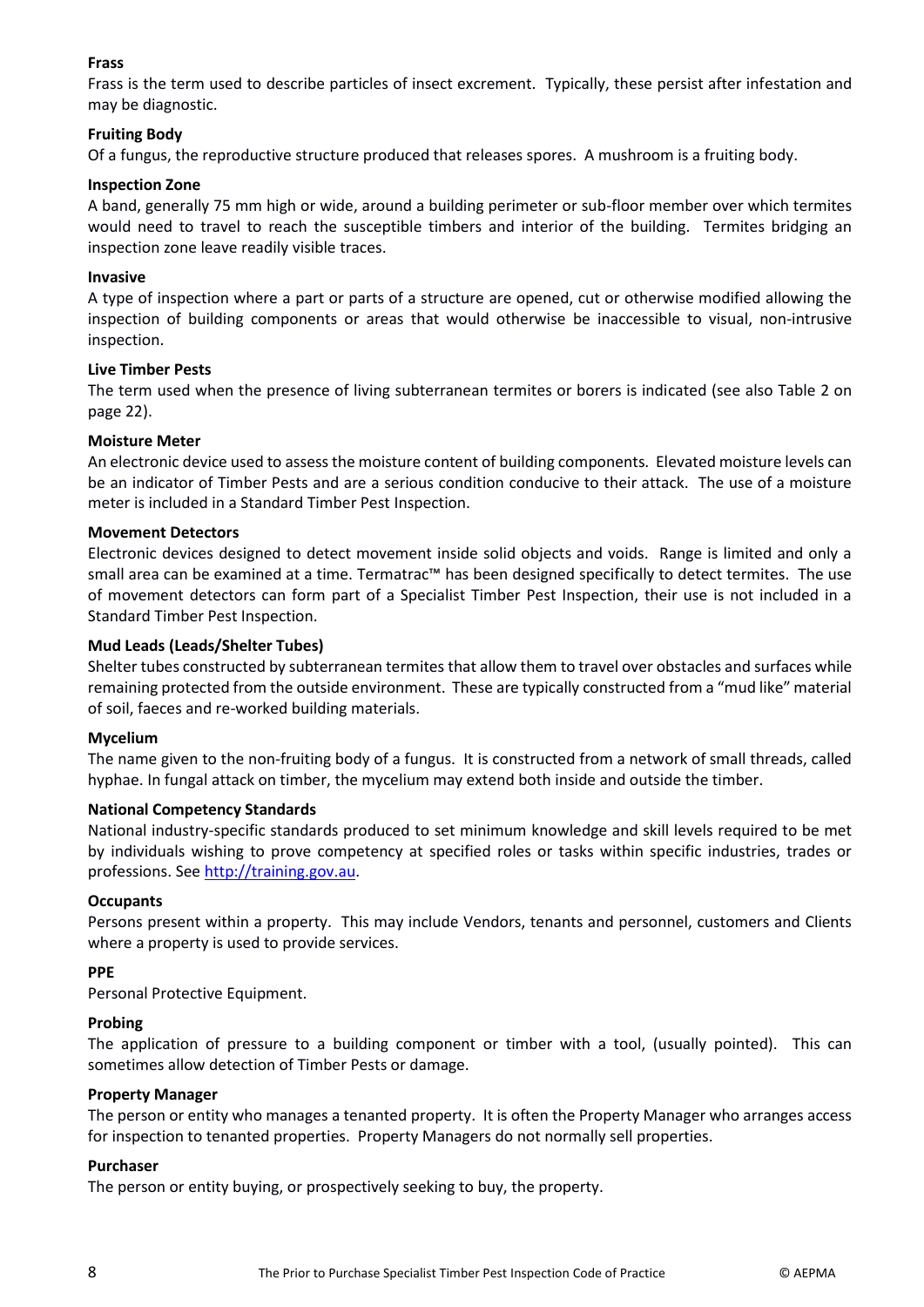#### **Real Estate Agent (Agent)**

This is commonly the Vendor's Agent who is engaged by the Vendor to sell the property and receives payment for this service. In some cases, a property is sold by a different Agent (Selling Agent) and in these cases, both Agents would normally receive a share of the selling fee.

#### **Seasoned Timber**

See "timber".

#### **Sounding**

The tapping of timbers and other building components. In some cases, the presence of Timber Pests can be detected by sounding.

#### **Specialist Timber Pest Inspection**

The use of invasive techniques or specialist equipment intended to allow assessment of building components or areas not accessible or not covered by a Standard Timber Pest Inspection. Recommendations for specialist inspection are often as the result of a Standard Timber Pest Inspection and for this reason, a Specialist Timber Pest Inspection would usually be carried out following a Standard Timber Pest Inspection. Specialist inspections include but are not limited to: Thermal imaging; Movement detectors (Termatrac™); Fibre-optic viewing devices (borescope); Termite detection dogs; Removal or drilling of building components.

#### **Splinter Test**

The removal of a splinter of wood from a timber to allow assessment of the presence of Timber Pests or damage caused by Timber Pests.

#### **Standard Timber Pest Inspection**

The inspection covered by this Code of Practice which includes some limited tests being sounding, limited probing and possibly the use of a "splinter test". It also includes the use of a Moisture Meter but does not include the use of specialist inspection techniques or tools. On completion of a Standard Timber Pest Inspection, recommendations may be made by the Timber Pest Inspector for additional Specialist Timber Pest Inspections.

#### **Strip Shield**

A sheet of material impervious to termites, commonly a corrosion-resistant metal, placed within building members to prevent hidden termite access and forcing termites out to the edges where their actions will be visible. Also known as an *ant cap*.

#### **Structural Significance**

Whether damage caused affects the performance of the member affected.

#### **Termatrac™**

See "Movement Detectors".

#### **Termite Barrier**

For the purpose of this Code the term Termite Barrier is applied to components of a Termite management system, which are intended to forced termites into inspection zones where their presence can be seen. Termite barriers are not barriers to termite infestation and do not stop termite entry into structures. Termite management systems are important and beneficial in the early detection of termites during regular maintenance inspections.

#### **Thermal Cameras (Thermal Imaging)**

Electronic devices that display an image of temperature variance in the surfaces of building components. They can sometimes assist in the detection of Timber Pests or conducive conditions.

#### **Timber**

Timber is wood which is cut from trees, then dried and processed for use in construction.

#### **Timber Form Work**

Temporary framing used to support concrete during construction. Commonly used by Timber Pests to access structures.

#### **Timber Pest Inspection Provider**

The legal entity responsible for the Prior to Purchase Timber Pest Inspection and issuing the Report. This may be a company, partnership or sole trader.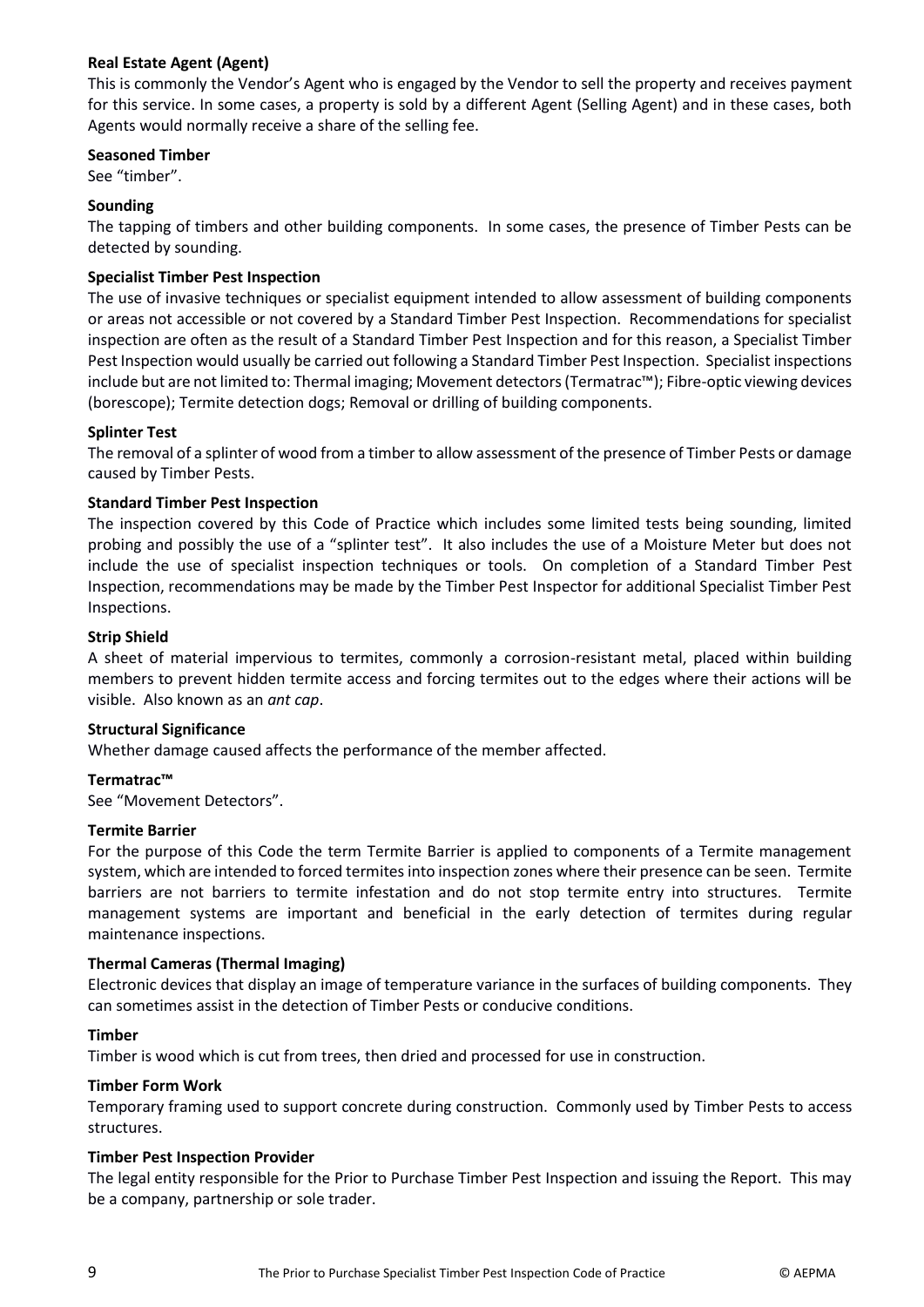#### **Timber Pest Inspector (Specialist)**

The person who carries out the Specialist Prior to Purchase Timber Pest Inspection and possesses the required experience and training stipulated in this Code of Practice.

#### **Timber Pests**

Subterranean termites, rot (fungal decay) and borers of dry, seasoned timber (See Table 2).

#### **Units of Competency**

Individual, industry specific elements of the National Competency Standards. The unit of competence defines the minimum knowledge and skill levels required by an individual to be competent at performing a specific task or role. See [http://www.training.gov.au](http://www.training.gov.au/)

#### **Vendor**

The person or entity that is selling the property.

#### **Wall Linings**

A cladding or covering which conceals the structure of the wall.

#### **Wood**

Wood is the hard liquid-conducting tissue of the stems of trees. See also "timber".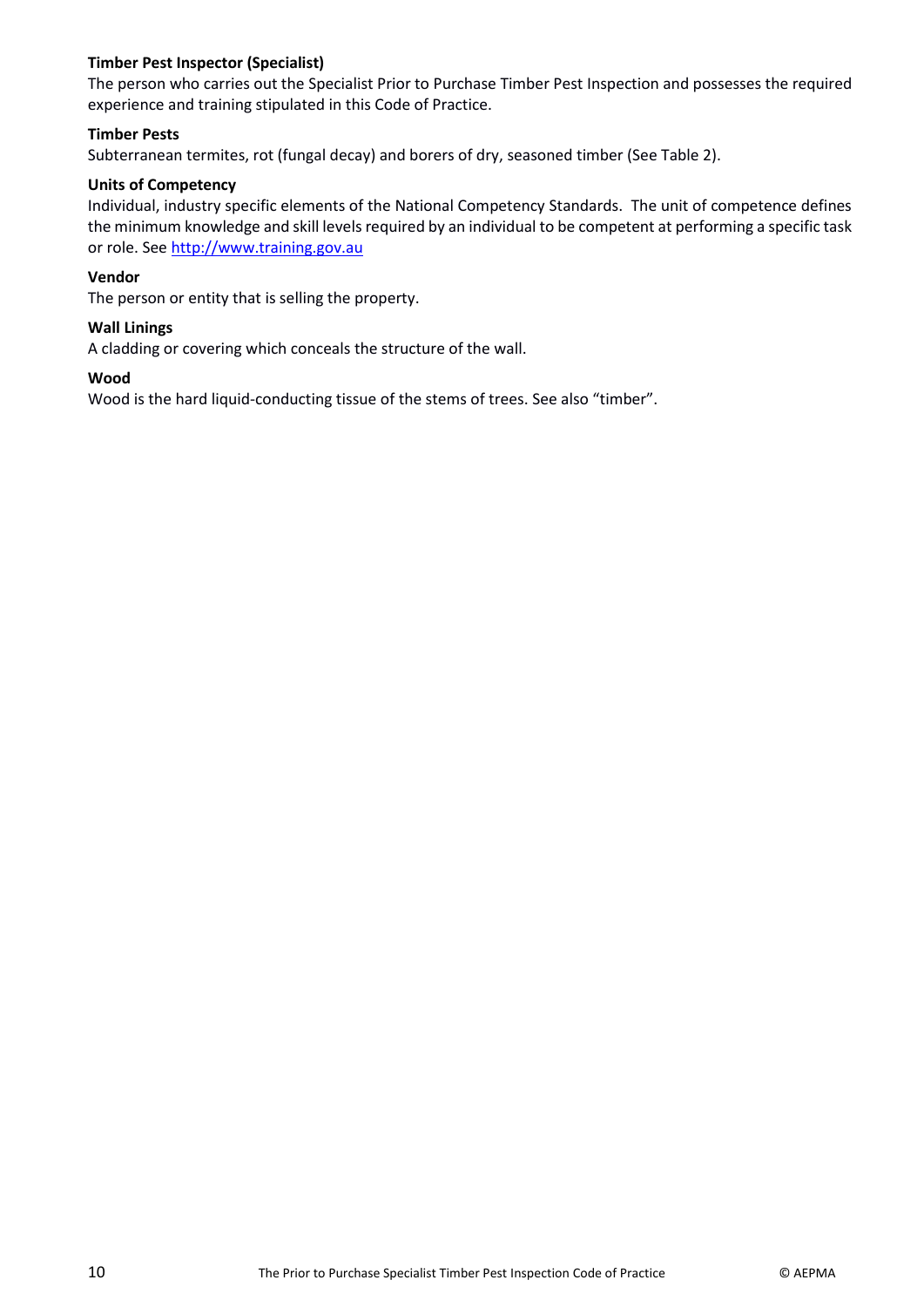# <span id="page-11-0"></span>**5. Limiting Factors**

There are a number of factors limiting the ability of a Timber Pest Inspector to gain an accurate representation of Timber Pest activity. Timber Pests by their very nature are secretive and difficult to locate. They are often completely concealed by the linings and claddings of buildings and cannot be detected without intrusive and destructive inspection techniques that are not possible without written permission from the property owner. The presence of Timber Pests can often only be determined by repeated inspections carried out over a period of time. Furthermore, it is never possible to conclusively determine that a property is free of Timber Pests.

The Timber Pest Inspector is looking at the subject property at a moment in time. The Timber Pest Inspector does not have the benefit of knowing the property history. Timber Pests are not static but dynamic and can often infest properties in a remarkably short space of time. Therefore an inspection in compliance with this Code of Practice is not a guarantee that a property does not have or will not sustain Timber Pest attack or damage. Pests other than those defined as "Timber Pests" within the scope of this Code of Practice are not included and are not reported upon.

A Timber Pest Inspection will not determine the extent of damage caused by Timber Pests. The extent of damage can only be determined by intrusive techniques and the consultation of building experts and Engineers. Intrusive inspection techniques will cause damage. A Timber Pest Inspection will not determine the severity of damage caused by Timber Pests. The severity of damage to a structure can only be determined by a suitably qualified person such as a Structural Engineer.

This Code of Practice does not require the use of specialist tools or the performance of Specialist Timber Pest Inspections such as thermal imaging, intrusive or movement detecting devices. The use of these tools may be recommended. The inspection is limited because the prospective purchaser does not own the property being inspected. As such, intrusive tests are extremely limited unless written permission can be gained from the Vendor of the property. Properties are often furnished when inspections are undertaken which restricts what can be inspected. Access to properties does not include the movement of items such as furniture or lifting of floor coverings. When properties are prepared for sale by Vendors particular attention has often been made with regard to the presentation of the property. Timber Pest Inspectors must show due regard.

Inspections are limited by available access at the time of inspection. Access is often limited because the occupants are not always present at the time of the inspection with limited access being provided by the Vendor's Agent. Inspections are limited when damage from Timber Pests is concealed by works carried out prior to the inspection.

The normal inspection performed under this Code of Practice does not include the detection of Drywood termites (e.g. *Cryptotermes brevis*) or any exotic Timber Pests. Drywood termites will typically live entirely within a piece of timber with no visible evidence. They are extremely difficult to detect and consequently easy to miss. Their colonies are very small (usually only a few hundred individuals). Worse, colonies can be dispersed deep within the building's concealed structural timbers. Until damage becomes visible it is virtually impossible to detect using methods acceptable on Timber Pest Inspections. Nevertheless, in damp and warm coastal and mountain areas where Drywood termite infestations are known, a normal inspection methodology may be extended, by prior agreement, to decrease the risk of missed Drywood termites. Actual detection of difficultto-find pests may require an invasive inspection where walls and roofs are opened and this often means working at heights, with special equipment and restraint systems.

Inspected properties will often have non-timber destroying pests on the site such as bed bugs, cockroaches, fleas, rodents etc. These are not defined as Timber Pests and so are not covered in this Code of Practice.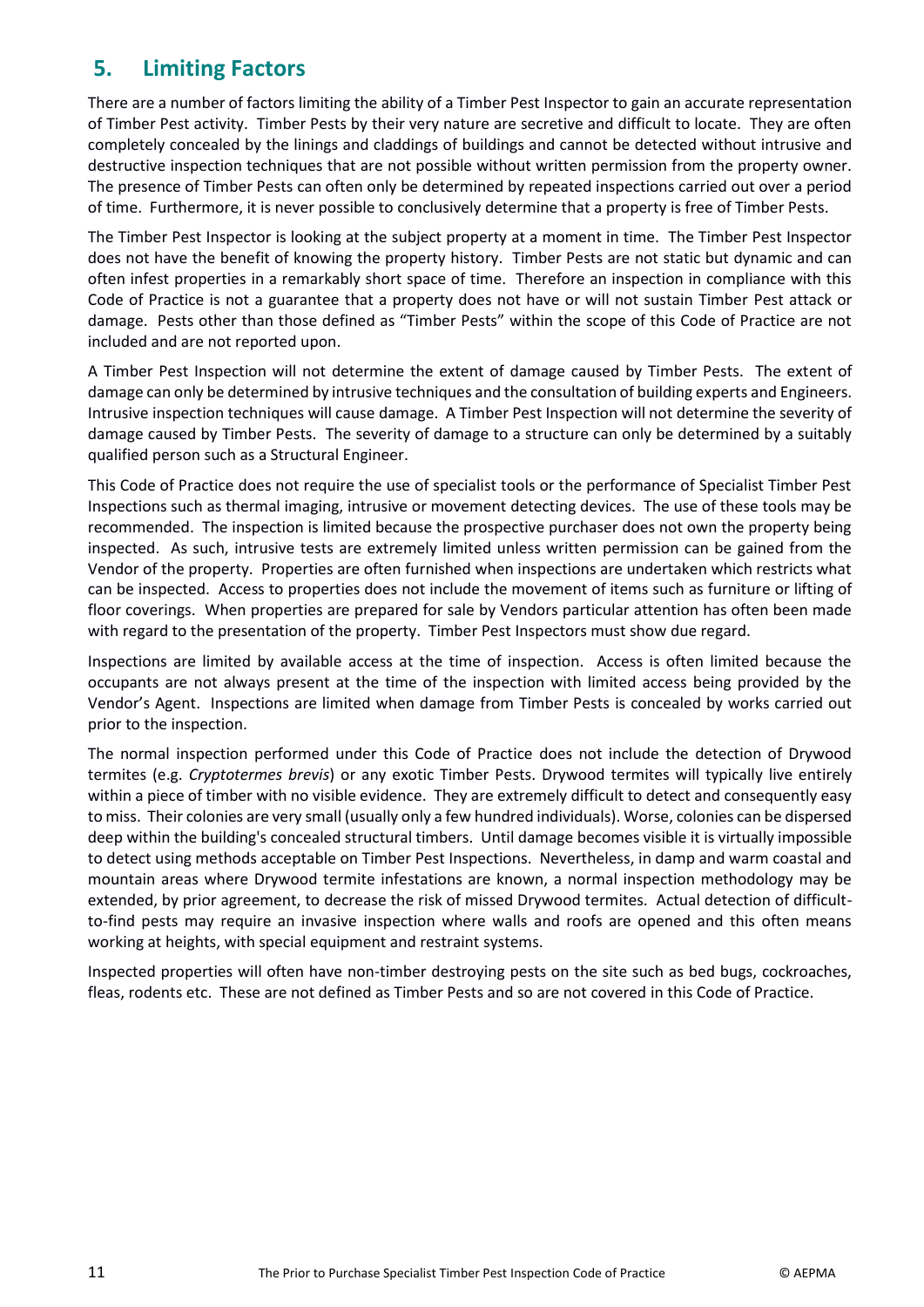# <span id="page-12-0"></span>**6. Scope**

The scope of this Code of Practice is limited to describing what should be inspected for and reported on as part of a Prior to Purchase Timber Pest Inspection.

The Timber Pests that are of structural significance and attack seasoned timber in service which this Code of Practice covers includes: Rot or Fungal Decay, Subterranean Termites and Borers (see Table 2 on page 22).

The Code also covers:

- 1. Conditions conducive to Timber Pest infestation in buildings.
- 2. Factors that may allow undetected entry by subterranean termites.
- 3. Recommendations for the reduction of termite risk on the subject property.
- 4. Recommendations for the management of Timber Pests on the subject property.

*Cost estimates for the ongoing management of Timber Pests provide value to the prospective purchaser. The pest management strategies available to property owners are many and vary in both price and method. Several proposals should be considered when making a long term decision regarding termite management. Termite management should be carried out in compliance with Australian Standard 3660.2-2000, incomplete or partial treatments carry the risk of the attack continuing unabated with ongoing damage and higher resultant costs.*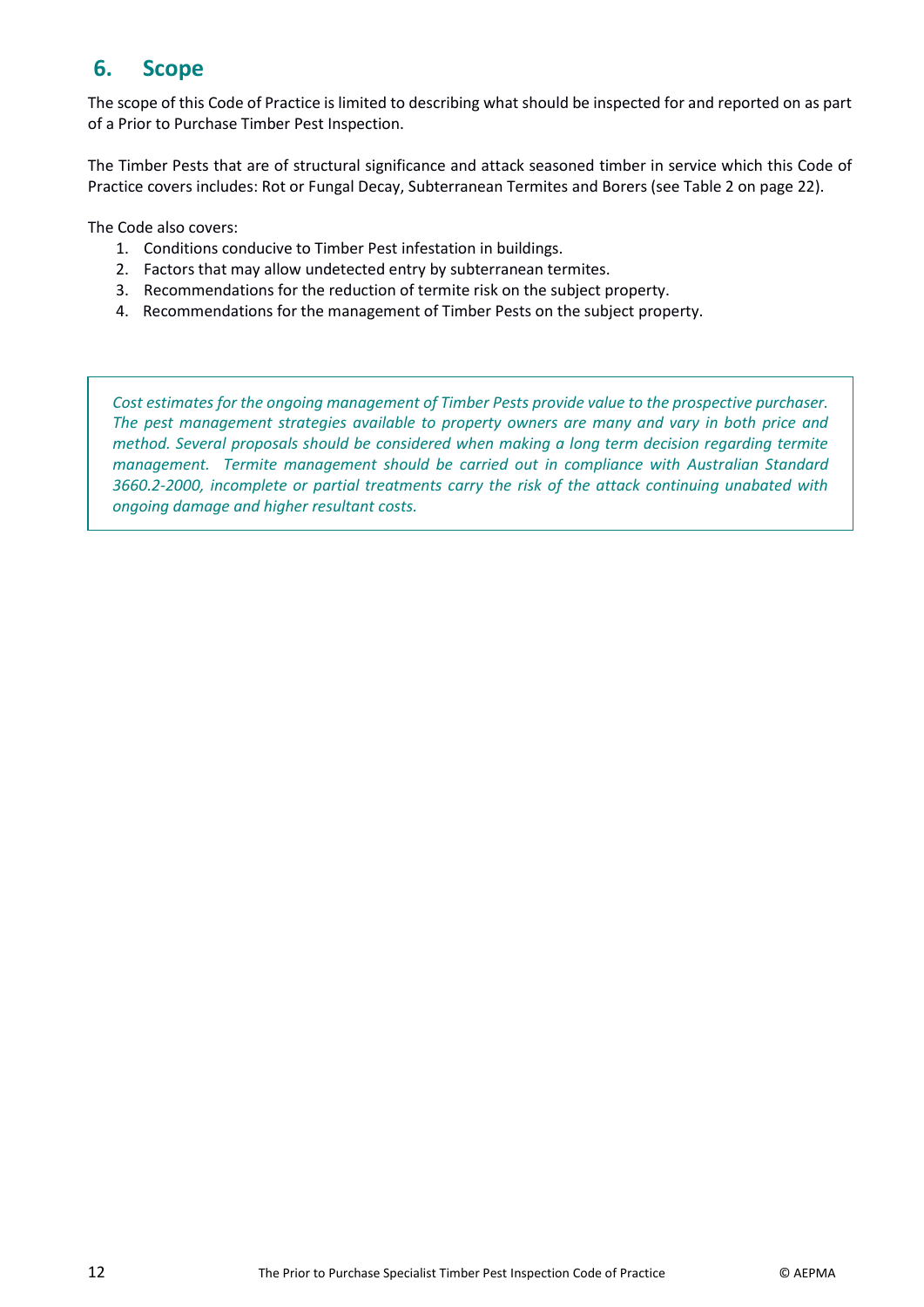# <span id="page-13-0"></span>**7. Required Philosophy**

# <span id="page-13-1"></span>**7.1 The Timber Pest Inspector**

Timber Pest Inspectors have to consider each property on its own merits and consider the interests of the Client who is making what is often the biggest financial decision of his/her life. Timber Pest Inspectors must be methodical and thorough in both their approach to the Timber Pest Inspection and the preparation of their Report. The time required to carry out a Timber Pest Inspection and Report is difficult to predict and will vary from property to property depending on the construction, size, access and condition. Flexibility in time spent on the inspection is required. The Timber Pest Inspector will employ a consistent procedure that covers the performance of the inspection and the production of the Report. This procedure will result in a service that is consistent over time and between properties.

*Any property may be affected by Timber Pests, therefore the Timber Pest Inspector conducts every inspection with the mind that Timber Pests are present.* 

The Timber Pest Inspector uses simple and clear terms to communicate the results from the Timber Pest Inspection to the purchaser.

The Timber Pest Inspector must carry out the inspection with all due care and diligence in accordance with established procedures that ensure consistent levels of service.

# <span id="page-13-2"></span>**7.2 The Timber Pest Inspection Provider**

The Timber Pest Inspection Provider minimises risk to themselves and the Client by;

- Providing proper training for their Timber Pest Inspectors;
- Ensuring Timber Pest Inspectors have appropriate experience and are fully qualified;
- Holding current Professional Indemnity Insurance and Public Liability Insurance.

*The required level of insurance will vary depending on the value and circumstance of the property being inspected and the specific requirements of the Client.*

# <span id="page-13-3"></span>**7.3 The Client**

The Client must acknowledge the limitations on Timber Pest Inspector.

The Client must allow adequate time to arrange access, carry out the inspection and prepare the Report.

The Client must acknowledge that the Timber Pest Inspector's ability to access the property may be dependent upon the Vendor and others such as the Selling Agent, Property Manager and the occupants. Therefore, it is recommended that the Client should order the Report as early in the purchase process as possible.

The Client must acknowledge that Timber Pest infestation risk is never zero. Even buildings and properties that have low risk of Timber Pest infestation can still be attacked and damaged by Timber Pests. Attack of buildings by Timber Pests is normal and not uncommon. It is normal for properties to have evidence of attack by Timber Pests.

The management of Timber Pests is a routine maintenance issue for buildings.

*The time available to purchasers to obtain an inspection report is often limited by the contract of sale. Various factors can delay the provision of the inspection report. These factors are beyond the control of the Timber Pest Inspector and these factors may include: accessing tenanted properties, inability of Vendors or their Agents to meet suggested appointment times, supply of incorrect property details.*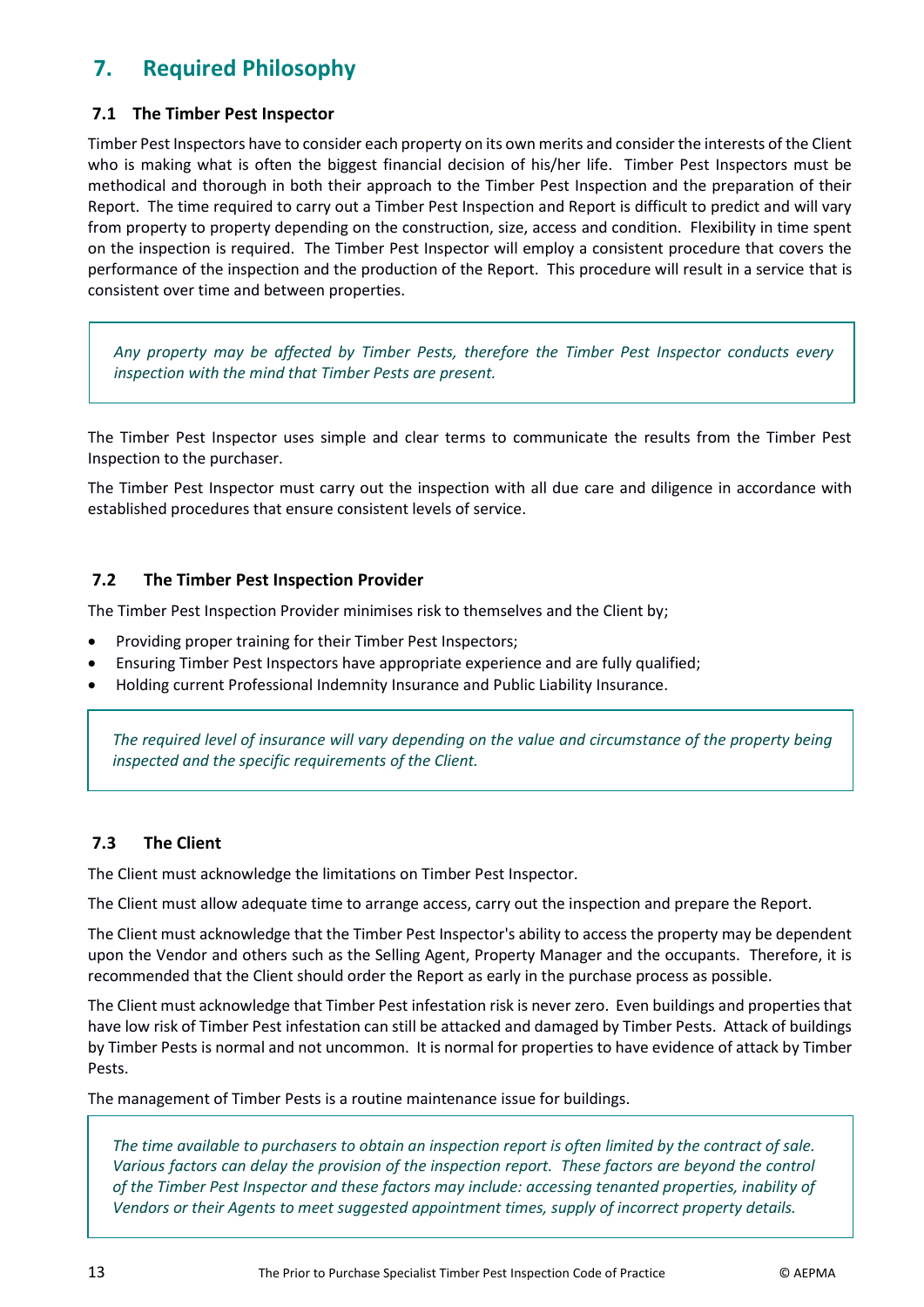# <span id="page-14-0"></span>**7.4 The Vendor**

It is necessary that the Vendor provides adequate access to complete the Timber Pest Inspection and Report. Access is required to any and all buildings, grounds, sub-floor areas, building interior and roof cavities. The Vendor accepts the need for the Timber Pest Inspector to carry out tests including the splinter test, sounding and probing into timbers. Damage caused by splinter tests and probing must be limited to pest damaged and suspect timbers. Splinter tests and probing tests properly carried out expose and identify existing damage and do not cause significant damage to timbers. Probing and splinter tests are required to identify Timber Pests and are only used on timber already damaged by Timber Pests. Sounding is used on wall linings and visible timbers. Damage caused by sounding is only revealing existing damage to timber or wall linings. Separate permission may be required with the Vendor or their Agent to allow inspection techniques that exceed the above guidelines.

# <span id="page-14-1"></span>**7.5 Training of the Timber Pest Inspector**

In order to provide a competent Timber Pest Inspection the Timber Pest Inspector must be familiar with the basic biology and habits of Timber Pests. In order to gain this level of competence, appropriate experience in the management of Timber Pests is required. This experience provides the Timber Pest Inspector with insight into the various patterns of Timber Pest infestation. This insight allows for the easier detection of secretive Timber Pests. The Timber Pest Inspector is knowledgeable in basic construction terms and methods and is able to correctly identify basic building components.

To achieve this level of competence the Timber Pest Inspector must achieve the pest management competency units 8 and 10 of the national competencies, plus either units 5, 6 and 18 or a pest management licence. In addition the Timber Pest Inspector must have had a minimum of two years' experience in pest management that must have included active Timber Pest management.

| <b>Required by Timber Pest Inspectors</b>             |                                                             |  |  |  |  |  |  |  |
|-------------------------------------------------------|-------------------------------------------------------------|--|--|--|--|--|--|--|
| Unit                                                  | Code                                                        |  |  |  |  |  |  |  |
| 8<br>CPPPMT3008A – Inspect and report on timber pests |                                                             |  |  |  |  |  |  |  |
| CPPPMT3010A - Control timber pests<br>10              |                                                             |  |  |  |  |  |  |  |
| Required for Licence to Apply Pesticides              |                                                             |  |  |  |  |  |  |  |
| Unit                                                  | Code                                                        |  |  |  |  |  |  |  |
| 5                                                     | CPPPMT3005A - Modify environment to manage pests            |  |  |  |  |  |  |  |
| 6                                                     | CPPPMT3006A – Apply pesticides to manage pests              |  |  |  |  |  |  |  |
| 18                                                    | CPPPMT3018B - Maintain equipment and chemical storage areas |  |  |  |  |  |  |  |

#### **Table 1: Pest Management Units of Competency**

 *National Competency Standards are available at [http://training.gov.au](http://training.gov.au/)*

# <span id="page-14-2"></span>**7.6 Client education**

# <span id="page-14-3"></span>**7.6.1 The Pre-Inspection Agreement**

The Pre-Inspection Agreement shall inform the Client of the inspection limitations that are commonly found. It shall create a realistic expectation in the Client's mind about what is possible on a Timber Pest Inspection Report. Any special requirements or limitations must be included in the Pre-Inspection Agreement. The Pre-Inspection Agreement forms an integral part of the Report.

# <span id="page-14-4"></span>**7.6.2 After the inspection**

The Timber Pest Inspector should be available and prepared to discuss the content of the written Report with the Client/purchaser.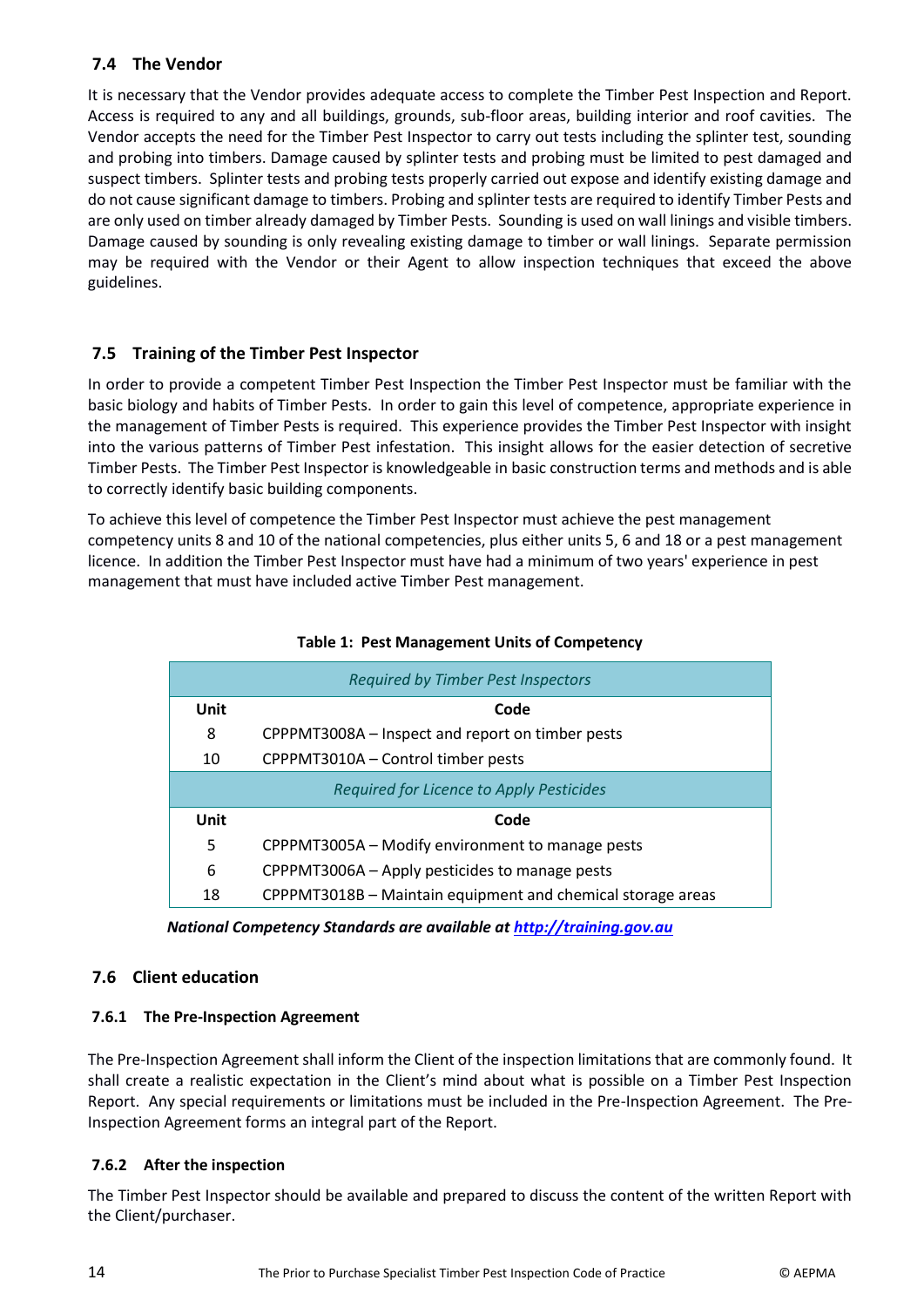### <span id="page-15-0"></span>**7.6.3 Ensuring successful communication**

If a Client has difficulty understanding the inspection outcome, the first step is to speak with the Timber Pest Inspector or the Timber Pest Inspection Provider's Agent and clarify any issues. If any difficulty remains, it is useful to consult the relevant clause in the prior-to-purchase agreement and detail the perceived problem in a document provided to the Timber Pest Inspector or the Timber Pest Inspection Provider's Agent. This typically ensures a positive outcome but, in the rare case that it doesn't, the issue may be raised with AEPMA (AEPMA member Timber Pest Inspectors only) or an appropriate government agency.

# <span id="page-15-1"></span>**7.7 Dispute resolution procedure**

All parties agree that any complaint arising out of this inspection or Report will be presented in writing in a timely manner. If the parties cannot finalise the dispute within 14 days of receipt, the matter will be taken to mediation. If mediation fails the matter will be taken to an independent arbitrator.

# <span id="page-15-2"></span>**7.8 Choosing a Timber Pest Inspection Provider**

Timber Pest Inspections are non-tangible and as such, it is difficult for the Client to gauge the value. The assessment of a property for Timber Pests is a specialist process and requires an inspection dedicated to their detection. It is best practice to carry out a Timber Pest Inspection on its own, as an inspector who also carries out another type of inspection (such as a concurrent building inspection) cannot maintain the level of focus required to meet the benchmark set by this Code of Practice.

This Code of Practice provides information on Timber Pest Inspector qualifications and experience, insurance requirements and inspection processes and techniques. In choosing a Timber Pest Inspection Provider the information provided by this Code of Practice should be used by the Client or purchaser to help assess the Timber Pest Inspection Provider prior to making a choice.

# <span id="page-15-3"></span>**7.9 Occupational health and safety**

Timber Pest Inspectors are exposed to many potential dangers. The use of appropriate Personal Protective Equipment (PPE) is required in areas such as roof cavities and sub floors. All Timber Pest Inspectors work in accordance with a formal occupational health and safety (risk) management system.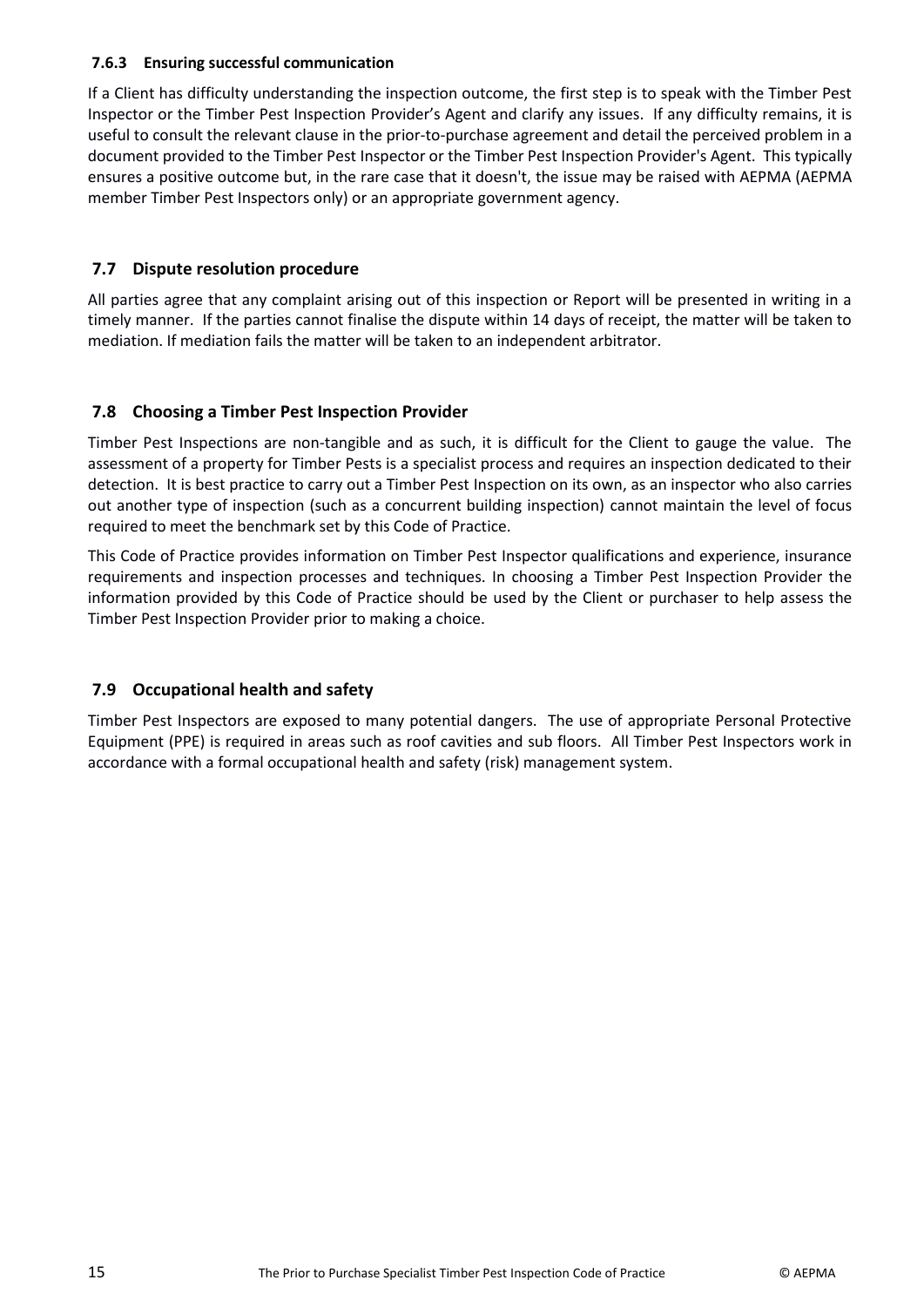# <span id="page-16-0"></span>**8. Arranging the Inspection**

# <span id="page-16-1"></span>**8.1 Taking the order**

A procedure must be in place to ensure that all Client and property details are captured and confirmed. The procedure must also ensure that the Client and inspection provider agree on the scope of the inspection. The Pre-Inspection Agreement, in writing, is a contract benefiting all parties.

The Timber Pest Inspector needs the Client and property details to compile the Report and to organise access to the property. The Client is informed of the scope of works and agrees with them.

The Pre-Inspection Agreement must provide a comment or special condition section to deal with any job specific requirements.

# <span id="page-16-2"></span>**8.2 The Pre-Inspection Agreement**

The Pre-Inspection Agreement:

- Shall be in writing.
- Will be Client specific.
- Details the scope of works.
- Shall specify that the works will conform with this Code of Practice.
- Shall state that the Client has permission from the Vendor or their Agent for the works to proceed in accordance with this Code of Practice.
- Shall specify the complaints procedure and resolution process.

#### <span id="page-16-3"></span>**8.2.1 Confirmation of the Pre-Inspection Agreement**

Upon agreement between the parties works can proceed. The Client's acceptance should be recordable, *e.g.* a signed agreement, voice recording, or a message in text form.

#### <span id="page-16-4"></span>**8.2.2 Contacting the Vendor or their Agent to arrange property access**

The inspection cannot proceed until access is provided by the Property Owner, Occupier, or their Agent/Representative.

#### <span id="page-16-5"></span>**8.2.3 Scheduling the appointment time**

The inspection is scheduled with the Property Owner or their Agent to provide a time frame for appropriate access and time to complete the works.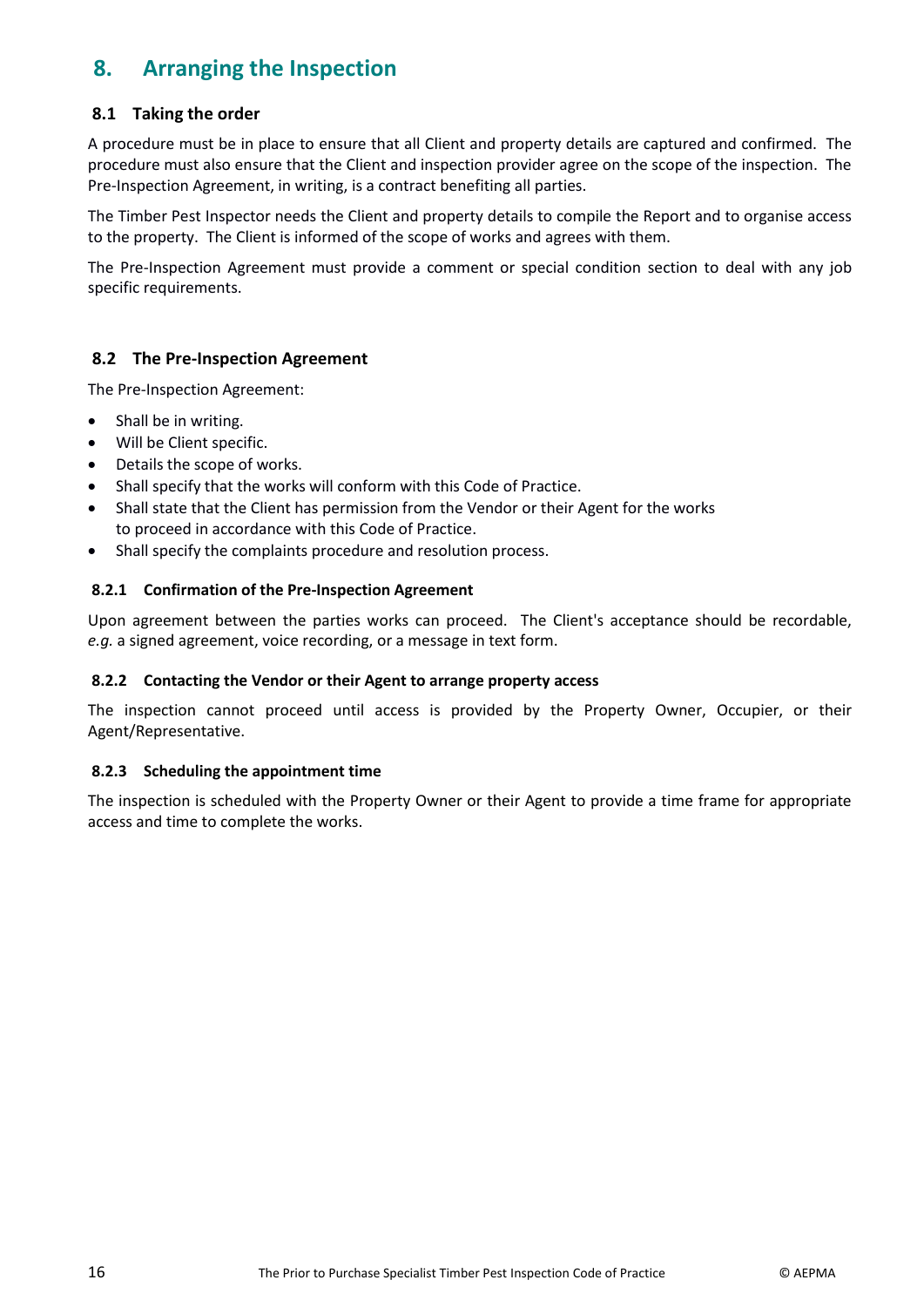# <span id="page-17-0"></span>**9. The Timber Pest Inspection**

# <span id="page-17-1"></span>**9.1 The provision of access**

Providing access to the property is generally organised between the Timber Pest Inspection Provider and the Vendor's Agent. A standard agreement made between the Timber Pest Inspection Provider and the Vendor can provide the Timber Pest Inspector with the required level of access to complete the inspection including the use of limited tests. The Pre-Inspection Agreement can be used to provide the Timber Pest Inspector with the required level of access to complete the inspection including the use of limited tests.

# <span id="page-17-2"></span>**9.2 Physical access**

A Timber Pest Inspector cannot work where there are unresolved safety issues. A Timber Pest Inspector needs space in which to work. Under a floor, with no debris, the minimum vertical clearance is usually 40 cm but may be 50 cm if there are protrusions (such as concrete form work). Ceilings and external walls are inspected only as far as can be reached by an appropriate safety standards ladder or step ladder unless prior agreement and special provisions are made. For access into a roof void, an entry of at least 45 cm by 40 cm is required and the vertical working clearance is set at 60 cm. The construction of the roof (inadequate clearances, low pitch or widely spaced framing) may also create access limitations. (Further access limitations are discussed in Section 11.4).

*Occupational health and safety regulations must be followed at all times and may impose further restrictions in addition to those described in this Code.* 

# <span id="page-17-3"></span>**9.3 Inspection sequence**

Timber Pest inspections should be carried out in a systematic manner to ensure consistency of results from one property to another. Timber Pest inspection procedures are constantly evolving within the industry and will vary from one Timber Pest Inspection Provider to another and from one property to another. The inspection sequence often begins with the exterior of the property to note the lie of the land and extensions present. All external timber should be inspected and susceptible timbers noted. The inspection should then proceed through the sub-floor area, interior and roof void, taking note of the high risk areas noted on each previous stage.

# <span id="page-17-4"></span>**9.4 Inspection procedure**

For the purpose of this inspection procedure attachments, additions or alterations will include inspection of any extensions, patios, pergolas, paving, gardens or anything added on the ground abutting the external foundation walls of house. The following procedure is an example of a Timber Pest Inspection procedure used in accordance with this Code of Practice. Procedure will vary between providers and localities.

# **Exterior**

The property and environment is assessed for overall risk. Where possible, perform the following tasks:-

- 1. Note the presence of extensions or additions.
- 2. Note the location of any attachments.
- 3. Establish if there are any concrete slabs on ground.
- 4. Establish if they are raft or infill slabs. Note evidence of termite management systems and location of inspection zones.
- 5. Note the location of damp course.
- 6. Note the general footprint shape of the buildings, and location of fences, trees, stumps and landscaping timbers.
- 7. Inspect any sheds or outbuildings as per the Pre-Inspection Agreement.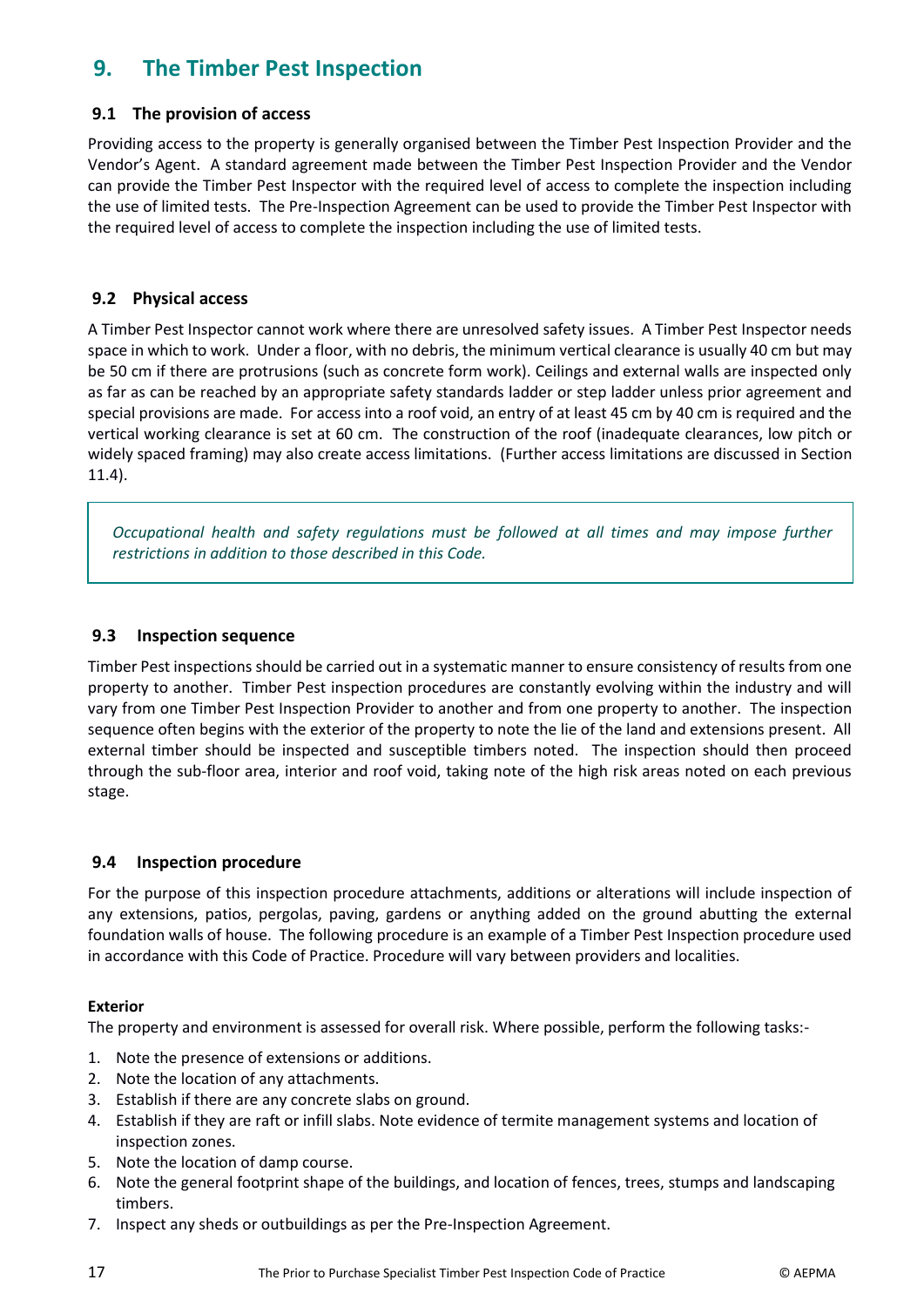- 8. Inspect the inspection zone or lower foundation wall.
- 9. Note all areas where inspection zone is concealed or compromised.
- 10. Note all areas where high risk factors exist.
- 11. Inspect all external finishing timbers.

#### **Sub-floor Areas**

- 1. Pay close attention to base-plates in areas where additions or attachments abut or where inspection zones, damp course or vents are concealed.
- 2. Make sure there is full access to whole sub-floor. Note any areas that have no access for inspection *e.g.* patios, steps or extensions.
- 3. Note any timber forming work or other timber in contact with the ground.
- 4. Assess the sub-floor for signs of excessive moisture. Inspect under showers and laundries for leaks.
- 5. Assess cross-flow ventilation.
- 6. Note any impediments to the inspection such as stored items or fixtures which block access.

#### **Interior**

- 1. If there is a concrete floor, pay particular attention to any floor coverings along external walls and near wet rooms. This may involve inspecting under localised sections of the carpet edge in at least one corner of the external wall in each room.
- 2. Sound internal wall linings and accessible timber as required.
- 3. Use a moisture meter.
- 4. Pay close attention to wet areas.

# **Roof Voids**

- 1. Note any inaccessible areas.
- 2. Sound accessible roof timbers.
- 3. Pay close attention to areas above risk factors such as wet rooms.
- 4. Lift insulation over top plates at various intervals, especially over wet areas.

# <span id="page-18-0"></span>**9.5 The site inspection check-list**

The site inspection check-list is to record the findings on the survey as the inspection proceeds. The Timber Pest Inspector will create and retain a check list that confirms the:

- Arrival and departure times.
- General description of the building.
- The prevailing weather conditions.
- The site limitations.
- Any access limitations.
- The findings of the inspection.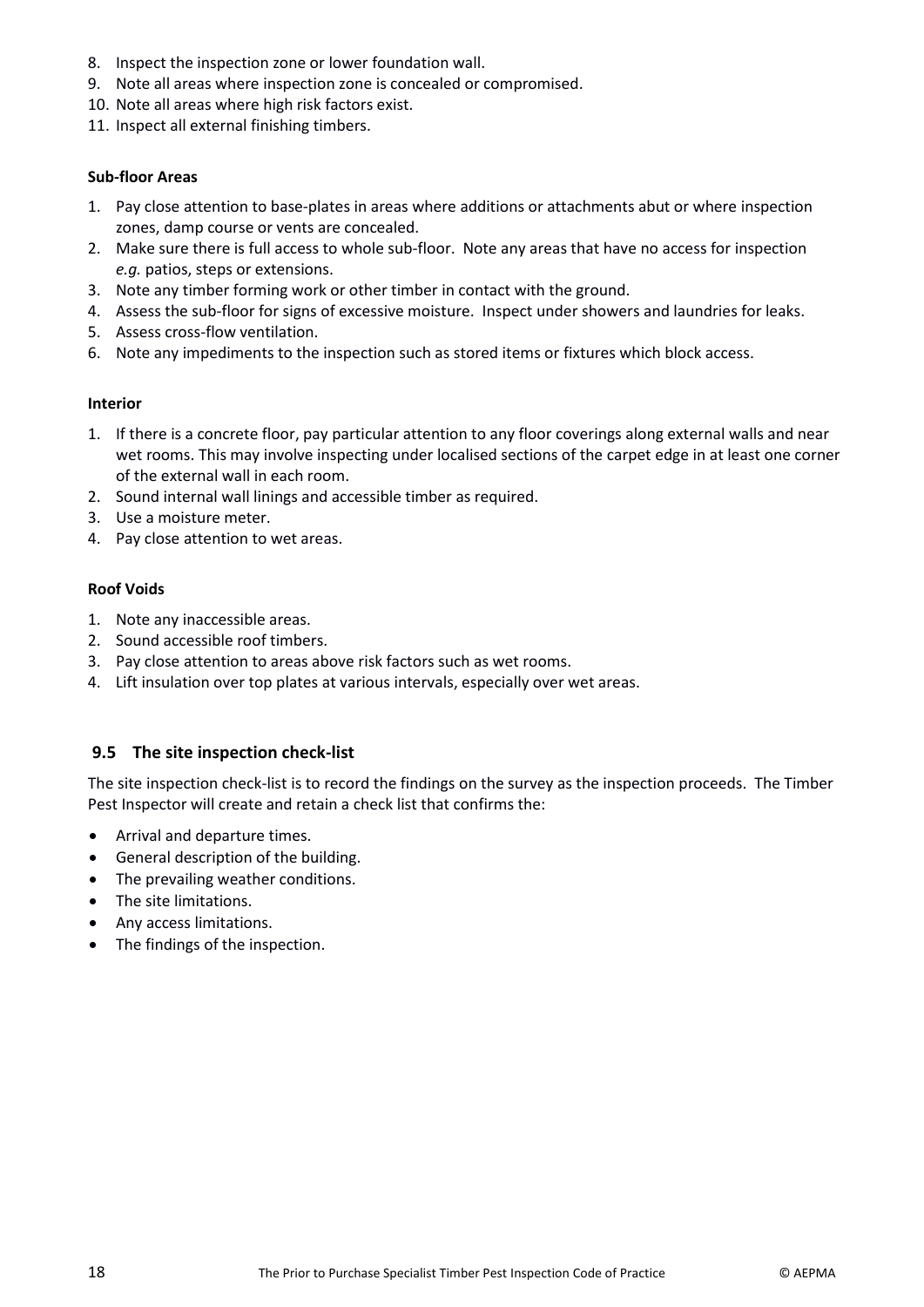# <span id="page-19-0"></span>**10. Inspection Techniques**

# <span id="page-19-1"></span>**10.1 Tools for use in Timber Pest inspections**

Tools should not be limited however the basic tools required for a Timber Pest Inspector in order to meet most inspection requirements are:

- A powerful robust torch
- PPE equipment
- Ladder extendible to not more than 3.6 metres in compliance with state and territory health and safety requirements
- Sounding tools
- Probes or knife
- Pair of pliers
- Moisture meter
- Camera
- Measuring tape or ruler
- Hand lens
- Report check sheet/notepad
- A copy of the inspection procedure and this Code of Practice.

# <span id="page-19-2"></span>**10.2 Use of sounding techniques**

Accessible timbers are impacted with the tool to allow the Timber Pest Inspector to listen for resonance variations within each section. Variations in the sound produced may indicate timber damage to the skilled Timber Pest Inspector. Sounding will not detect all Timber Pest damage or activity but may detect advanced or severe Timber Pest evidence.

The Timber Pest Inspector may then conduct further limited tests or make recommendations.

- *When using sounding techniques background noise should be minimised where possible.*
- *A suitable sounding tool for sounding light and heavy timbers must be used. A soft sounding tool suitable for sounding wall linings must be carried. Sounding will often reveal existing damage. Tapping damaged members may leave marks or dents.*
- *Accessible wall linings can be sounded with a soft sounding tool e.g. a small rubber mallet to listen for falling debris within the wall cavity that may be dislodged when the wall lining is impacted and variations in sound caused by mud packing within the wall.*
- *Termites often respond to sounding by making small clicking noises that can sometimes be heard by the Timber Pest Inspector.*

# <span id="page-19-3"></span>**10.3 Use of probing and splinter tests**

Minor probing and splinter tests may prove necessary where indicators are detected of possible Timber Pest damage or activity.

Minor probing or splinter tests are required to identify Timber Pest damage in suspect timber and possible activity in suspect timber. These tests are often required to more specifically identify the Timber Pest. When a sounding test or visual cue has identified suspect timber, it must be probed or splinter tested to identify if Timber Pest damage is present and probable cause.

The timber being tested must only be penetrated sufficiently to identify the damage and possibly the pest involved, because overzealous exposure of the damage can limit treatment options should the pest be active and may even affect structural integrity.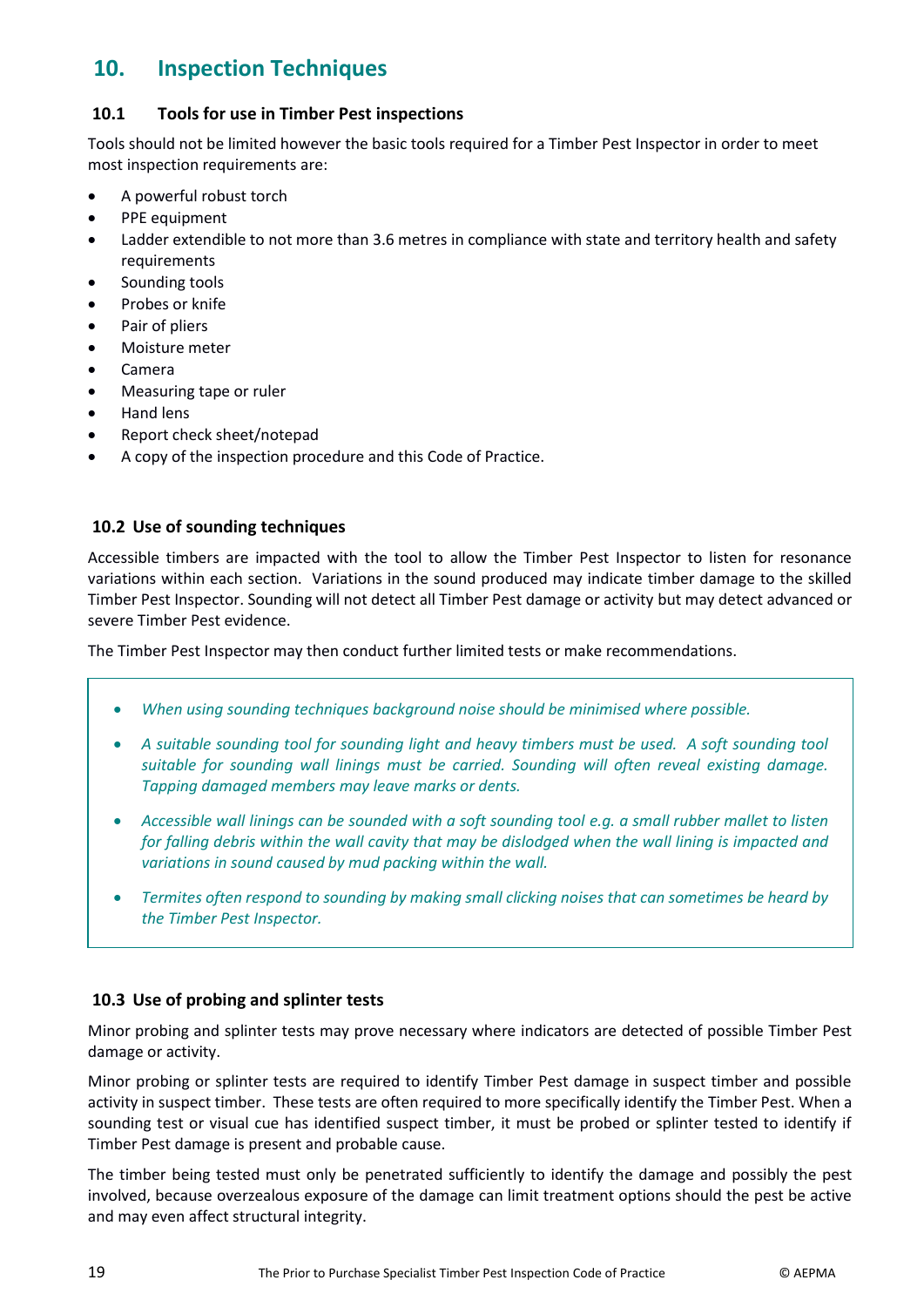These tests are by their very nature invasive. These tests must be carried out with due respect for the property and the Vendor. Tools appropriate for the particular timber being tested and the location of the timber, must be used to minimise the visual impact of the test. It may be prudent to first conduct a non-invasive electronic test prior to a probing or splinter test in areas normally visible to the occupant. These tests are normally carried out using:-

- A probe for testing heavier timbers that are in areas not normally visible to the occupants i.e. sub-floor and roof void. These tools are also commonly used on some visible timbers such as landscaping timber and trees and stumps. Again the visual impact of the tests must be minimised.
- A knife or sharp probe for testing apparently damaged finishing timbers and fixed joinery, normally visible to the occupants both internally and externally. Special care must be taken to minimise the visual impact of these tests.

# <span id="page-20-0"></span>**10.4 Use of electronic equipment**

Variations in electronic readings can be used as an indicator of the presence of Timber Pests. These tools do not detect pests. Information gained from these tools must be interpreted by the Timber Pest Inspector and specialised training and experience is required to effectively use these in the field. These tools cannot be used as standalone tools, they add to the information gained on a Standard Timber Pest Inspection. The readings from these tools are often most meaningful when used in combination because they detect different indicators.

#### <span id="page-20-1"></span>**10.4.1 Required electronic tools**

Variations in moisture content can be an indicator of Timber Pest activity or conditions conducive to Timber Pest activity.

Moisture meters are an invaluable tool for Timber Pest Inspectors for detecting raised levels of moisture which promote both termite attack and decay and may also help reveal their presence.

Capacitance-type meters employ non-marking pads and can be used to assess variations in the moisture content of different materials, such as wall linings or timber. Pin-type (current) meters are restricted to readings taken directly from timbers and are less commonly used by Timber Pest Inspectors because they necessarily damage the surface tested.

#### <span id="page-20-2"></span>**10.4.2 Additional electronic equipment available**

These tools are not mandatory under this Code of Practice and require a special inspection process and agreement.

#### *10.4.2.1 Thermal cameras*

Thermal cameras can detect small variations in radiated heat. These variations can be indicators of Timber Pests or conditions conducive to Timber Pests. Only in the hands of a properly qualified and experienced thermographer can they provide additional information regarding Timber Pests.

To be effective in the detection of Timber Pests the correct conditions must be present. A large variation in thermal equipment is available and the equipment details must be provided in the inspection report.

To gain the most information from a thermal camera correct preparation of the property may be necessary, but is not always possible in the Prior to Purchase Timber Pest Inspection. Because of the potential for preparation in advance, these inspections are often carried out at a separate time from the Prior to Purchase Timber Pest Inspection.

Thermal cameras are often used when Standard Timber Pest Inspection tests are not deemed adequate by the Timber Pest Inspector and additional tests are recommended.

Thermal cameras will detect variations in thermal energy emanating from surfaces caused by normal conditions, not caused by any fault or timber pest. It is therefore necessary to have alternative equipment that detects other indicators so that data can be confirmed or denied. For example, a "hot spot" on a wall next a refrigerator can be checked with a moisture meter to rule out termite activity next to the refrigerator.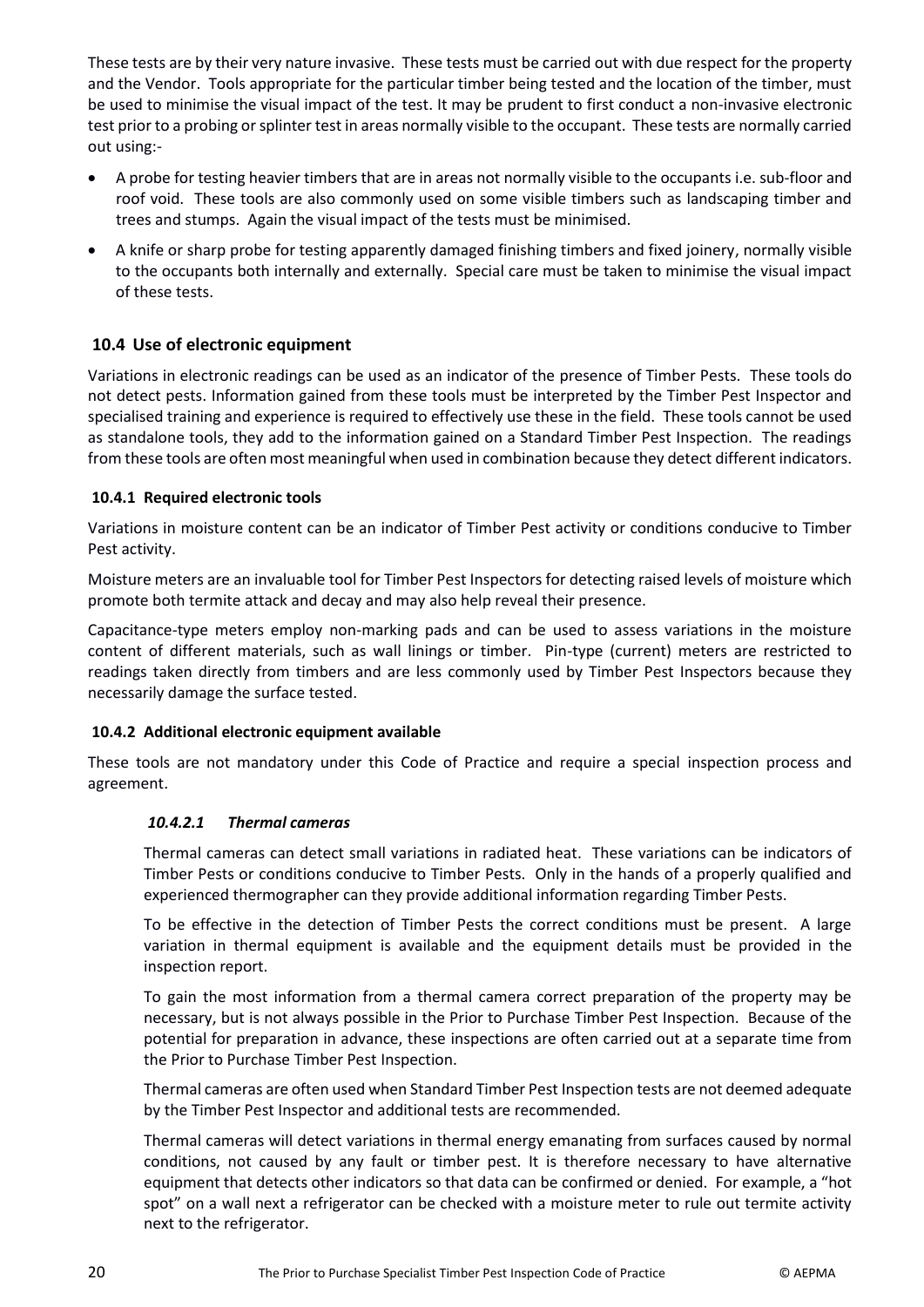# *10.4.2.2 Movement detectors*

Termatrac® is the only available movement detector specifically designed for the detection of termites. It uses microwaves to detect movement. It is not generally used to randomly search for Timber Pests, but as a secondary confirmation tool or to test areas at high risk of concealed termite entry. For instance, if an area of raised moisture levels is detected, this might be the result of termite activity and the Termatrac may be used to detect their movement. It might also be used to check an area where garden mulch is piled high concealing the termite inspection zone.

# *10.4.2.3 Optical borescopes*

Optical borescopes are used for investigations of hidden areas. The borescope probe is inserted through a hole to view hidden voids. Existing holes can be used however most of the time borescopes are used to verify findings of other tests and so a hole is drilled for the purpose.

A variety of borescopes are available from relatively low capability devices through to state of the art high capability devices which allow more to be seen.

# *10.4.2.4 Sound detectors*

A variety of devices can be used to detect the acoustic emissions of insects feeding in timber ranging from a glass on the wall or a stethoscope, to more sophisticated electronic devices.

# *10.4.2.5 Other non-invasive tools*

Dogs can be trained to detect Timber Pests such as termites. Training and handling of Timber Pest detection dogs is a specialist area and only appropriately trained handlers and independently validated dogs should be used. Specific permission from the Vendor and/or the occupant is required before a dog can be brought onto the subject property.

# <span id="page-21-0"></span>**10.5 Identification of Timber Pest damage**

# <span id="page-21-1"></span>**10.5.1 Visible evidence**

Most Timber Pests feed mainly within timbers and leave little surface sign of their presence. Often the signs are subtle. Eaten timbers may have a changed surface appearance, such as when termites eat right up to the paint layer, causing minor ripples. This is observed by sighting along the surface.

The holes that beetles make when adults emerge are strongly diagnostic but the presence of these holes does not necessarily mean the continued presence of beetles as, for example with Powder Post Beetles, the actual infestation may have finished years earlier.

Termites use mud or faeces to seal any surface holes they may make. They also use the same materials to construct mud leads (shelter tubes) over non-food items. Mud leads and stains from mud leads can often be seen on foundations or within building structures that provide evidence of termite infestation. A lot of information can be gained by a skilled Timber Pest Inspector but an exact determination of the age is not possible. Apparently old or abandoned mud leads can become active at any moment. Without live Timber Pests being present it is not possible to determine from this evidence if the infestation is active or has been adequately treated or when the infestation took place.

# <span id="page-21-2"></span>**10.5.2 Audible evidence through sounding**

A skilled Timber Pest Inspector may infer the presence of timber pest damage by assessing the resonance of timber or other surfaces such as (including, but not limited to) plaster or internal lining boards.

# <span id="page-21-3"></span>**10.5.3 Evidence gained from tests**

The information gained from tests may suggest Timber Pest activity but may not detect concealed Timber Pest damage.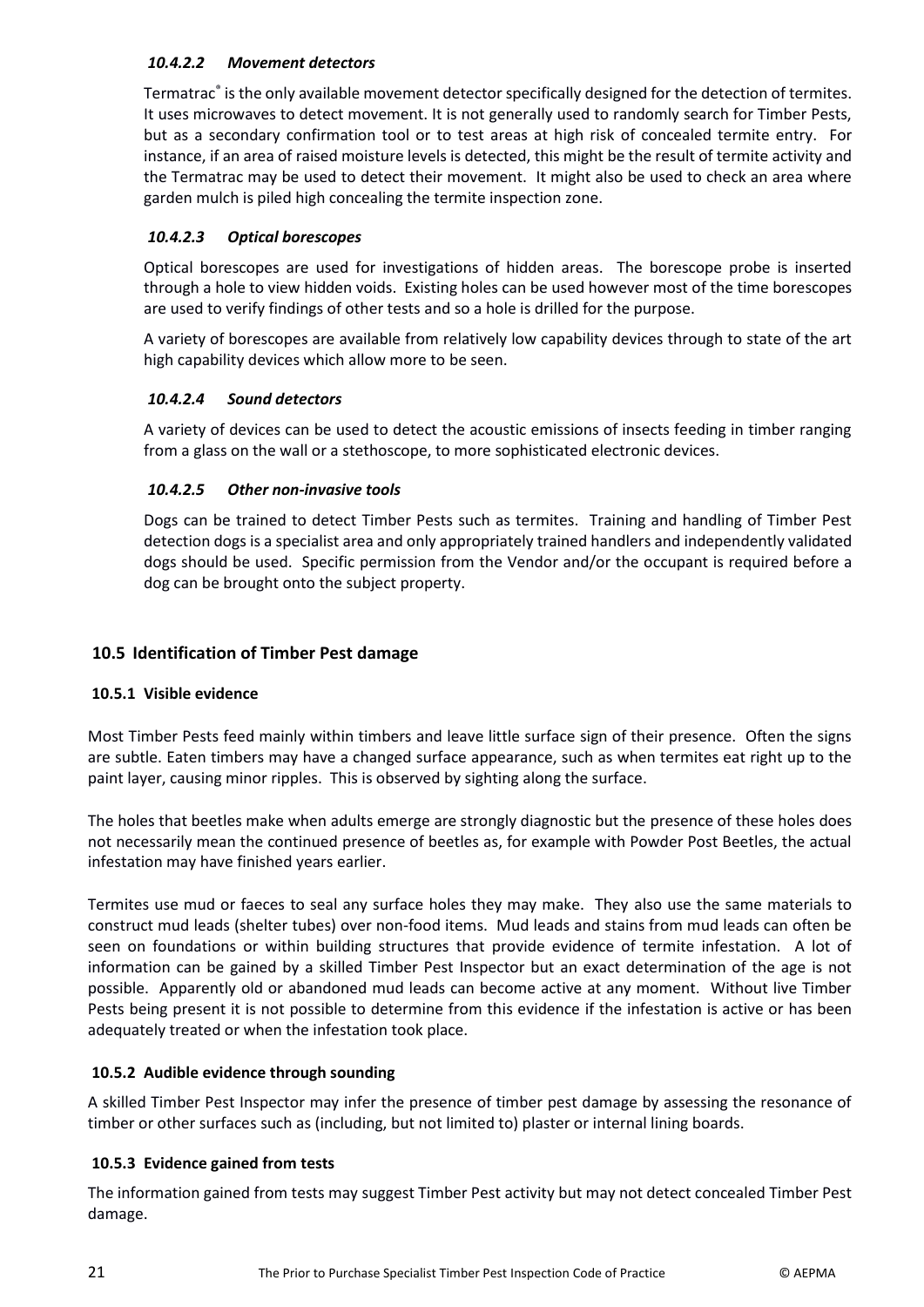# <span id="page-22-0"></span>**10.6 Identification of Timber Pests**

For the Timber Pest Inspector to assess the Timber Pest status and risk it is important to identify the Timber Pests when indicators are detected and reported.

The following table broadly lists the three main groups of Timber Pests and some tests used to detect their activity.

| TABLE 2. DETECTING COMMON TIMBER FESTS OF STRUCTURES |                                                                     |                                                                                        |                                   |                                               |  |  |  |
|------------------------------------------------------|---------------------------------------------------------------------|----------------------------------------------------------------------------------------|-----------------------------------|-----------------------------------------------|--|--|--|
|                                                      | <b>Indicator</b>                                                    |                                                                                        |                                   |                                               |  |  |  |
| Pest type                                            | <b>Live Pests</b>                                                   | <b>Signs of Pests</b>                                                                  | Sounding                          | <b>Splinter Test</b>                          |  |  |  |
| <b>Decay</b>                                         | May see the body<br>of the fungus<br>(mycelium or<br>fruiting body) | Shape change, colour<br>change, texture<br>changes, swelling,<br>warping, collapse     | Dull, reduced or<br>no resonance  | Can't pull a<br>splinter. Timber<br>crumbles. |  |  |  |
| <b>Termites</b>                                      | Wings, insects                                                      | Shelter tubes,<br>mudding, flight holes,<br>collapse, irregular<br>surface under paint | Hollow sound                      | Timber usually<br>still splinters             |  |  |  |
| <b>Borers</b>                                        | Frass, insects                                                      | Frass, exit holes,<br>collapse                                                         | Resonance<br>muffled or<br>absent | Not used                                      |  |  |  |

# **TABLE 2 : Detecting Common Timber Pests of Structures**

#### <span id="page-22-1"></span>**10.6.1 Active Timber Pests**

Evidence of Timber Pests can be drawn from a variety of observations, such as live Timber Pests, mud leads from termites, residues of termite mudding, faecal spotting, Timber Pest damage, exit holes from borers, sap staining or fungal growth on timber etc. Much of this evidence is extremely subtle and difficult to detect.

#### *10.6.1.1 Live termites*

Live termites are usually concealed within the timber or their mud leads. They can sometimes be exposed after conducting a probing or splinter test on termite damaged timber or mud leads and galleries but often they cannot be shown without undertaking an invasive inspection.

Where live termites are found they should be identified to Genus level where possible.

#### *10.6.1.2 Borers*

Borers are beetles whose larvae live and feed within timber. Live borers are rarely seen. Damage is identified by visual sighting of exit holes. Identification is most often made from examination of exit holes, collected frass and conducting a splinter test or probe test on damaged timber. Borers should always be considered active when damage is identified.

 When evidence of Timber Pest Borers is found they should be identified, where possible, to the level of genus. Where evidence of borers is detected the Timber Pest Inspector must be able to assess the potential risk these borers pose to the structural integrity.

#### *10.6.1.3 Fungal decay*

Fungal decay is identified visually or by conducting a splinter test or probe test. Decay is often found in conjunction with insect Timber Pest damage. Early stages of decay may not be visually detectable.

 It is not as important to identify the particular type of decay organism as it is to record its presence, as all decay is timber destroying.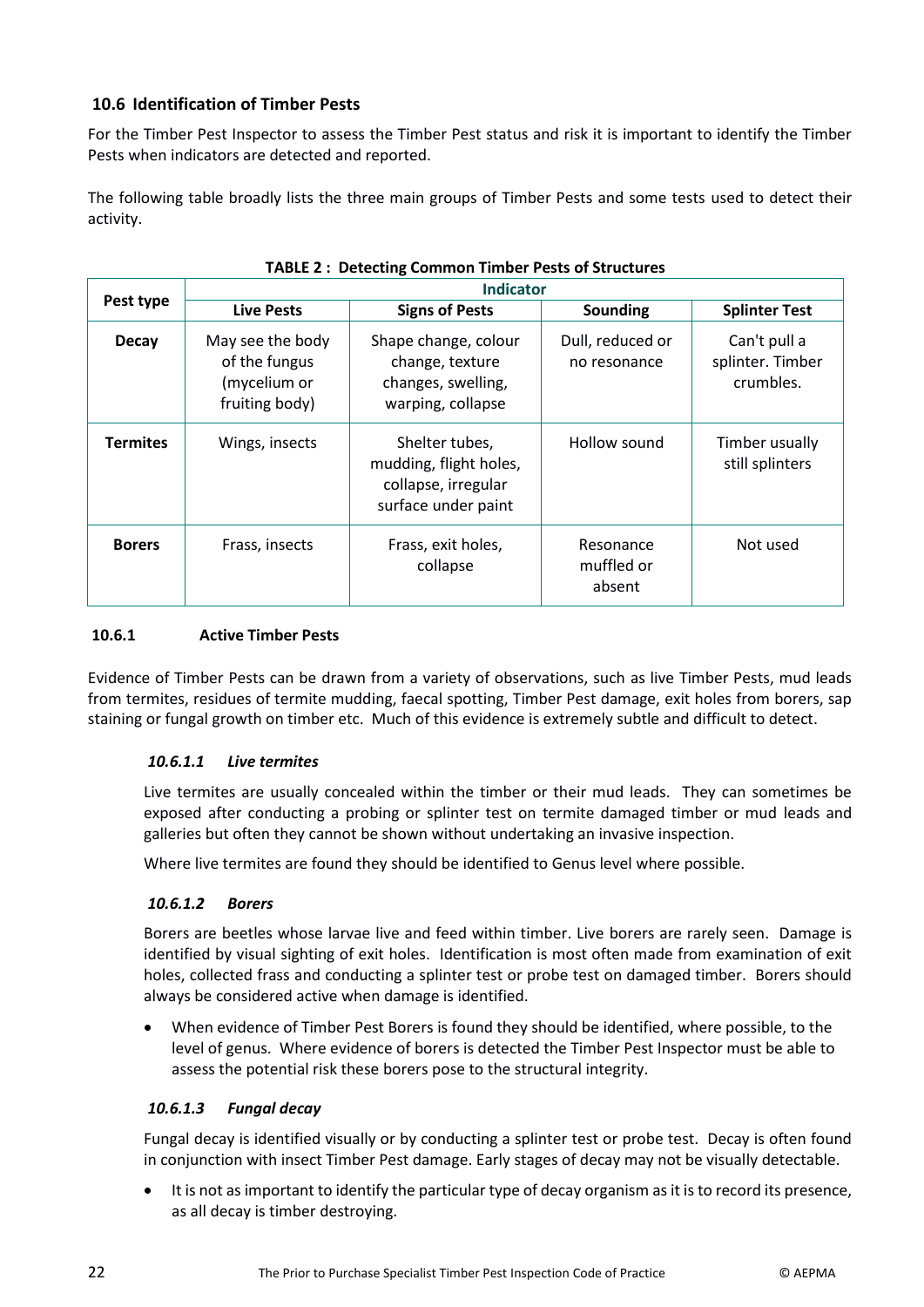# *10.6.1.4 Timber delignification*

Timber delignification is identified by visual appearance of the timber (raised, separated fibres) and assessed visually or with a splinter test.

It is physical, not biological degradation.

# <span id="page-23-0"></span>**10.7 Conditions conducive to Timber Pest infestation**

In addition to the presence of Timber Pest damage and Timber Pests a property buyer needs to know the conditions conducive to Timber Pest infestation on the subject property when considering purchase. Timber Pest Inspectors need to be able to identify conditions conducive to pest infestation and offer advice on minimising those conditions. Typical conditions conducive to Timber Pests commonly listed in the inspection report include:

- Poor drainage. Leaks in showers and plumbing.
- Hot water or air conditioner overflows discharging at the base of the building walls.
- Gardens abutting foundation walls.
- Poorly stored firewood.
- Use of wood chip and landscaping timbers in gardens particularly when abutting foundations.
- Poor sub floor ventilation.
- High finished ground levels abutting external foundations.
- The higher the external ground level abutting the foundation the greater the risk of Timber Pest attack.
- Building timbers in contact with the ground.
- Timber forming work under suspended slabs.
- A known history of previous termite infestation.

# <span id="page-23-1"></span>**10.8 Termite-specific inspection issues**

Termites, as social insects, exhibit cooperation and their ability to act in an organised, coherent manner makes them especially capable Timber Pests.

# <span id="page-23-2"></span>**10.8.1 Conditions present that could allow concealed attack by termites**

Many buildings have areas where termites can gain concealed entry to the structure and cannot be detected by the inspection. This is important for the purchaser to consider in the ongoing management of Timber Pests at the property. It is also important for the Timber Pest Inspector to note when deciding if additional tests or specialist techniques should be recommended.

- Incomplete or poorly maintained termite barriers.
- Inadequate inspection zones.
- Attachments concealing inspection zones. For example rain water tanks, hot water system, air conditioning units, abutting foundations
- Construction on the boundary or semi-detached construction.
- Inaccessible areas. For example, where enclosed sub-floor voids are inaccessible Timber Pest attack can be concealed to the Timber Pest Inspector.
- Modifications or extensions compromising termite barrier systems.
- Buildings constructed with no termite barrier systems.

# <span id="page-23-3"></span>**10.8.2 Termite barriers**

Termite barriers can be both chemical and physical and will aid the Timber Pest Inspector in detecting termites by forcing termites to construct mud tubes around inspection zones. When termite barriers are not continuous or are bridged by poor design, high external levels or additions to the home, termites can gain concealed entry to the house and avoid detection. Often a notice is present in the meter box of the house to advise the Timber Pest Inspector and Property Owner of the installation of a termite management system. This system may include physical installations or zones of chemically treated soil. Typical conditions conducive to concealed termite entry include but are not limited to:-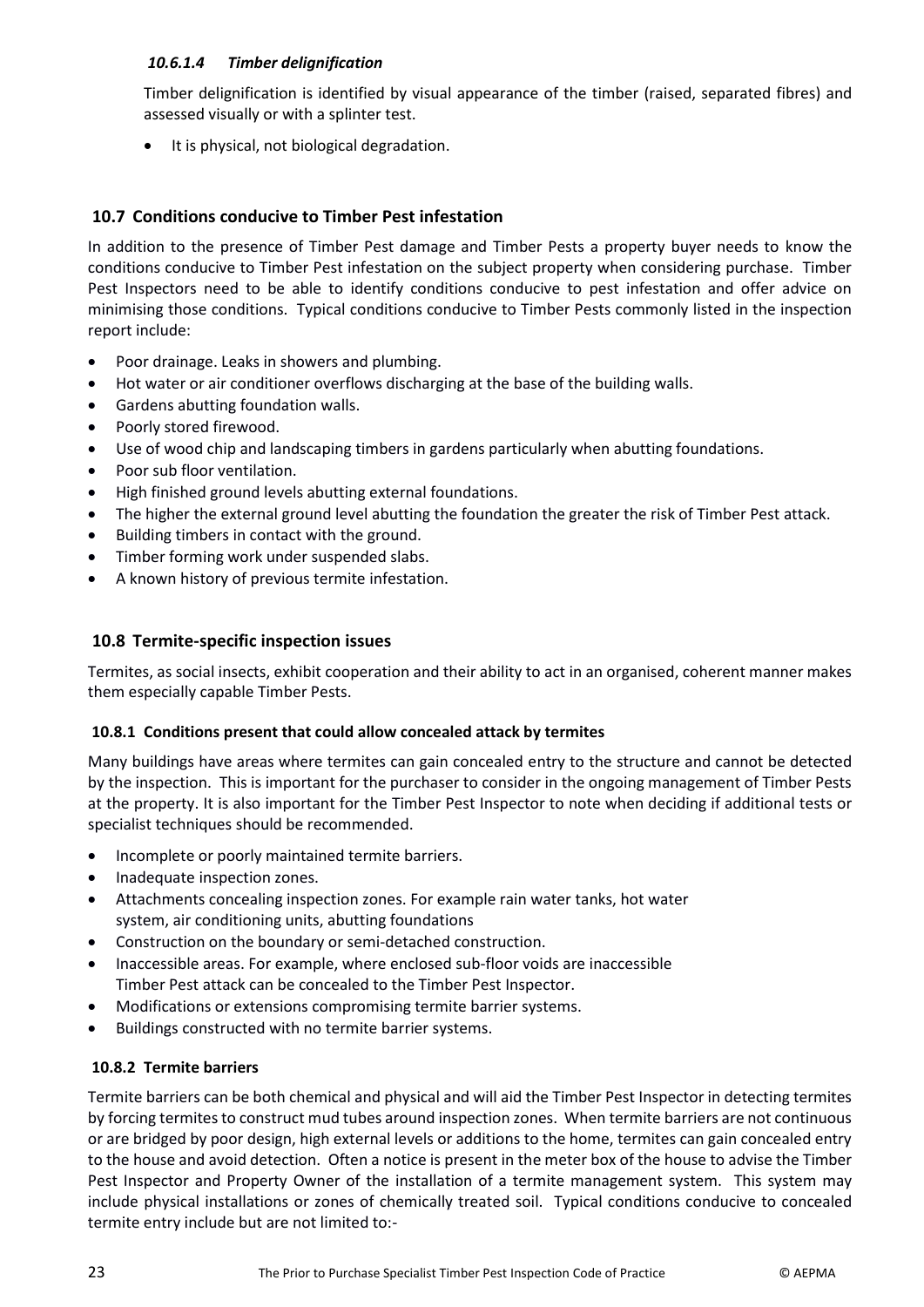- 1. Non continuous termite barrier systems.
- 2. Corrosion of termite strip shielding.
- 3. High external levels bridging inspection zones.
- 4. Steeply sloping sites.
- <span id="page-24-0"></span>5. Building extensions and modifications.

#### **10.8.3 Assessment of termite management of the property**

Where properties have a history of termite infestation, records of previous actions can provide the purchaser with confidence that the response has been appropriate. Often records of previous actions also provide useful information for future termite management. If the Vendor agrees to provide such records they should be assessed. Usually however, this information is not available on a Prior to Purchase Timber Pest Inspection.

The structure is checked for a notice of application of installed termite barriers (in most cases this is in the electric meter box, sub-floor joist or kitchen cupboard). Evidence of treatment for Timber Pests is often visible to Timber Pest damage and the structure. Insecticidal dust residues are coloured to allow easy identification inside termite damaged timbers and termite workings. Drill holes in concrete slabs can also be indicative of a treatment for either active infestations of termites or as a measure to reduce the risk of concealed termite entry to a property.

It is not always easy to determine if a property has been treated for subterranean termites particularly if such a treatment was carried out during construction or the evidence of a treatment has been concealed. Treatments may consist of physical or chemical barriers or a combination of both. This assessment of treatment evidence is in no way conclusive. Where no visible evidence of treatment was found, it does not necessarily mean that the property was not or has not been treated. Some signs of treatment are not readily visible during an inspection. Where any evidence of a termite treatment was noted, the Timber Pest Inspector can give no assurances with regard to the work performed or other work carried out as a result of Timber Pest attack. Further enquiries should be made and any documentation obtained to verify work carried out by other companies. In many cases re-treatment may be required.

#### <span id="page-24-1"></span>**10.8.4 Ongoing termite management**

An integral part of the Report is the Timber Pest Inspector's recommendation for ongoing management. This provides the potential purchaser with important information regarding the ongoing property maintenance and steps required to reduce the Timber Pest risks. Factors that determine the ongoing management needs include:

*Risk of concealed termite entry*

Where barriers are incomplete or absent or poorly placed or maintained, there is a risk of concealed termite entry, that is, unfettered access to feed within the building. Such infestations may create considerable damage before they are able to be detected.

*Measures to reduce risk of concealed termite entry*

Since the aim of termite barriers is to deter concealed entry, it is useful to detail the available management options.

# *Visibility of inspection zones*

Inspection zones are used to detect termite activity and to some extent deter explorations. They must be appropriately sized and located and kept clear.

#### *Bridging of termite barriers*

Any bridging of termite barriers or inspection zones is a serious issue, requiring attention.

#### *Termite barrier notices*

These provide a record of any termite barriers installed on a property and are usually located in a meter box or on the back of a kitchen cupboard door.

# *Active Timber Pests*

Where active pests (e.g. termites or beetles or decay) are located or suspected, plans must be made to intervene in order to protect the structure.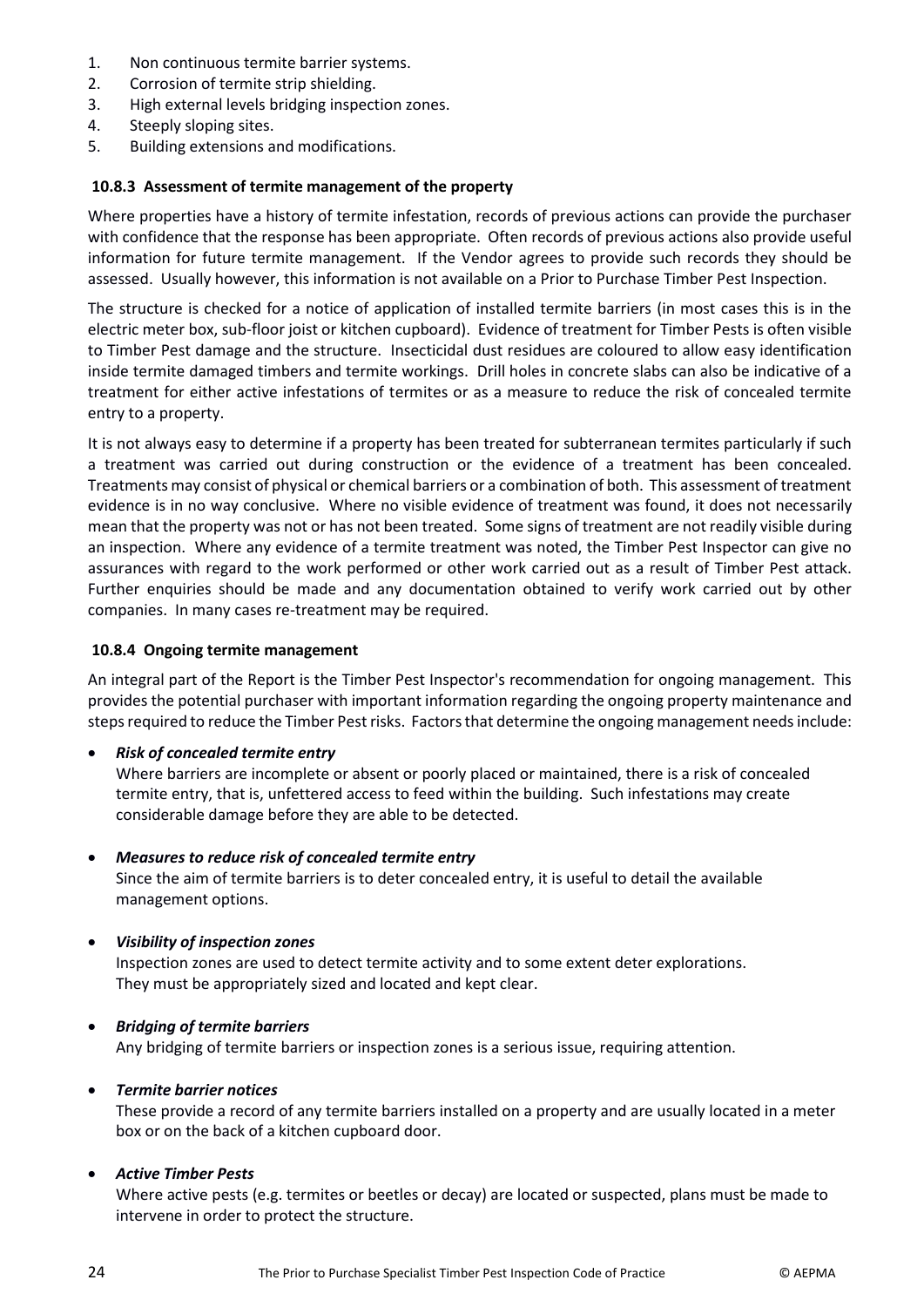#### <span id="page-25-0"></span>**10.8.5 Termite monitoring systems**

Termite monitoring systems are installed to the grounds of properties to detect termite activity. They are often installed both in response to active infestation and as a pre-emptive measure. The Timber Pest Inspector is not required under this Code of Practice to open and inspect monitors.

### <span id="page-25-1"></span>**10.9 Relative Timber Pest risk**

The overall risk is assessed by the Timber Pest Inspector based on the location, build and any conducive conditions. The assessment will be based on the risk relative to nearby, similar properties. Risk levels are subjective and are used as a general guide. Structures of low risk are often attacked by Timber Pests. The risk levels are:

#### **Extreme**

Used where a property has active pest problems and/or is in disrepair such that conducive conditions abound.

#### **High**

It is important to note that in many areas, all houses will be subject to a high relative risk.

#### **Normal**

Most properties are expected to fall into this category. It does not mean that they will not suffer Timber Pest damage, just that the chances of such damage are in the normal range of expectation for similar properties in that area.

#### **Low**

An exceptionally well constructed and maintained property may be assessed as having below average risk. Ongoing maintenance and regular inspections are still required to keep the risks at this lower level.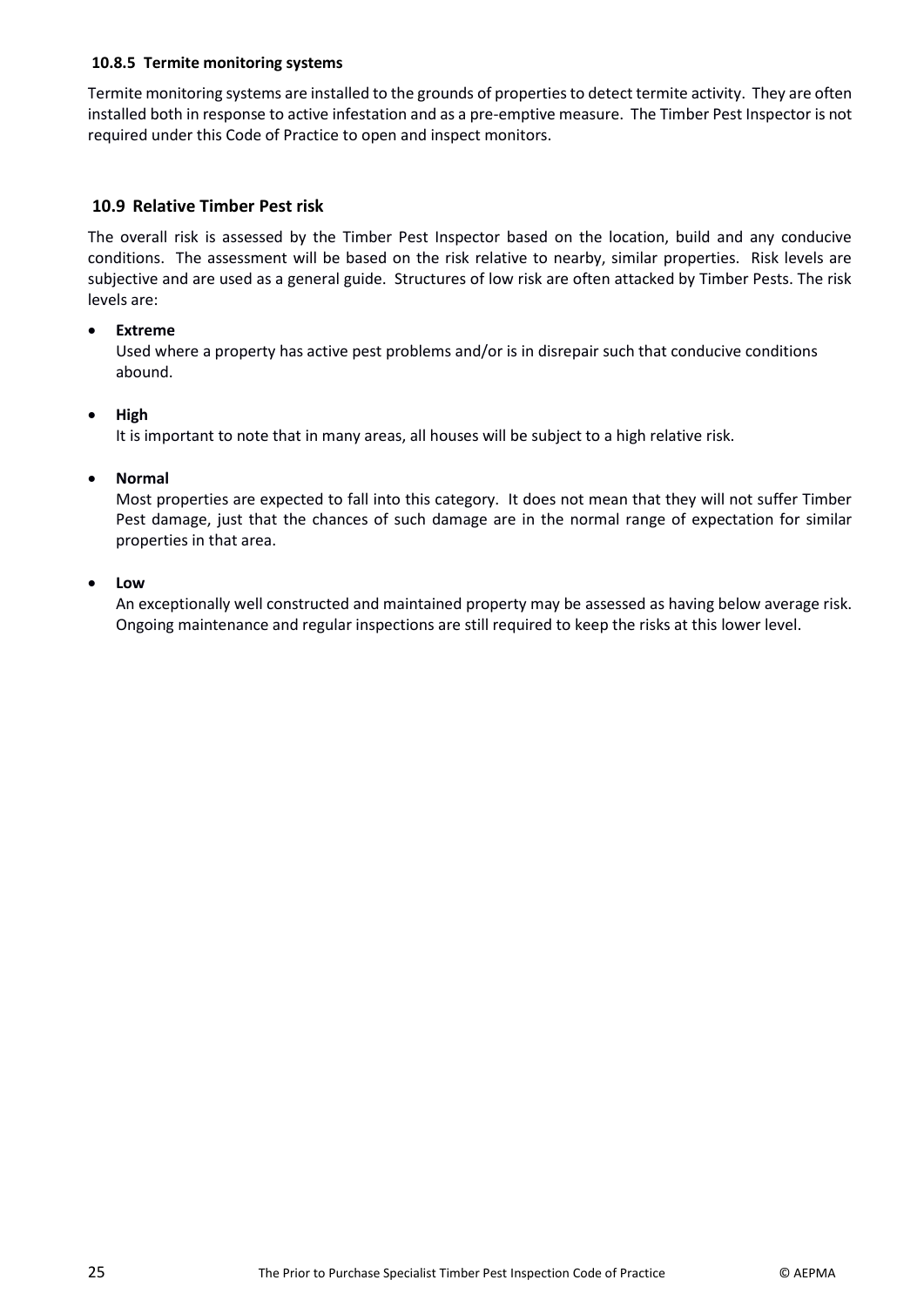# <span id="page-26-0"></span>**11. The Timber Pest Inspection Report**

The Timber Pest Inspection Report is the vehicle by which the Timber Pest Inspector details and communicates the findings of the inspection.

# <span id="page-26-1"></span>**11.1 Identifiers**

The section of the Report will detail:

- Name of the Client.
- Name of the Vendor/ Agent if available.
- Name of the Timber Pest Inspector.
- Address of the property being inspected.
- A general description of the building; The building is generally described to ensure that the one inspected is the subject property. Often a photograph is used to ensure that the correct building has been inspected.

#### <span id="page-26-2"></span>**11.2 The inspection summary**

A summary is generally provided at the beginning of the report to provide an overview of the property for the purchaser. This will direct the purchaser to the critical issues raised in the body of the report and answer fundamental questions such as "Were Timber Pests found?" It is important to note that the summary should not be solely relied upon by the purchaser as much more information is required and provided in the main body of the report. To make an informed decision regarding the purchase of the property the full report must be read and understood. Any questions should be directed to the Timber Pest Inspection Provider prior to any decision to proceed with purchase.

#### <span id="page-26-3"></span>**11.3 Findings**

#### <span id="page-26-4"></span>**11.3.1 Evidence of Timber Pests**

If active Timber Pests are located or suspected, this will be detailed. The Timber Pest type, evidence found and the general location will be provided.

#### <span id="page-26-5"></span>**11.3.2 Evidence of Timber Pest damage**

Evidence of Timber Pest damage, its general location, possible extent and recommendations for ongoing management shall be reported. The nature of the evidence and the general location of the evidence will be provided. This will also include any suspicion of any areas that may have damage but could not be inspected.

#### <span id="page-26-6"></span>**11.3.3 Where Timber Pest Damage Appears to Compromise the structure**

The specialist inspector is not necessarily trained in the assessment of structural damage and so cannot be called upon to provide assessment of the ability of damaged structural members to support anticipated loads. Nevertheless, the Timber Pest Inspector shall include in the report any areas where excessive damage is observed with the recommendation that a builder or engineer should be engaged to provide recommendations for remedial action.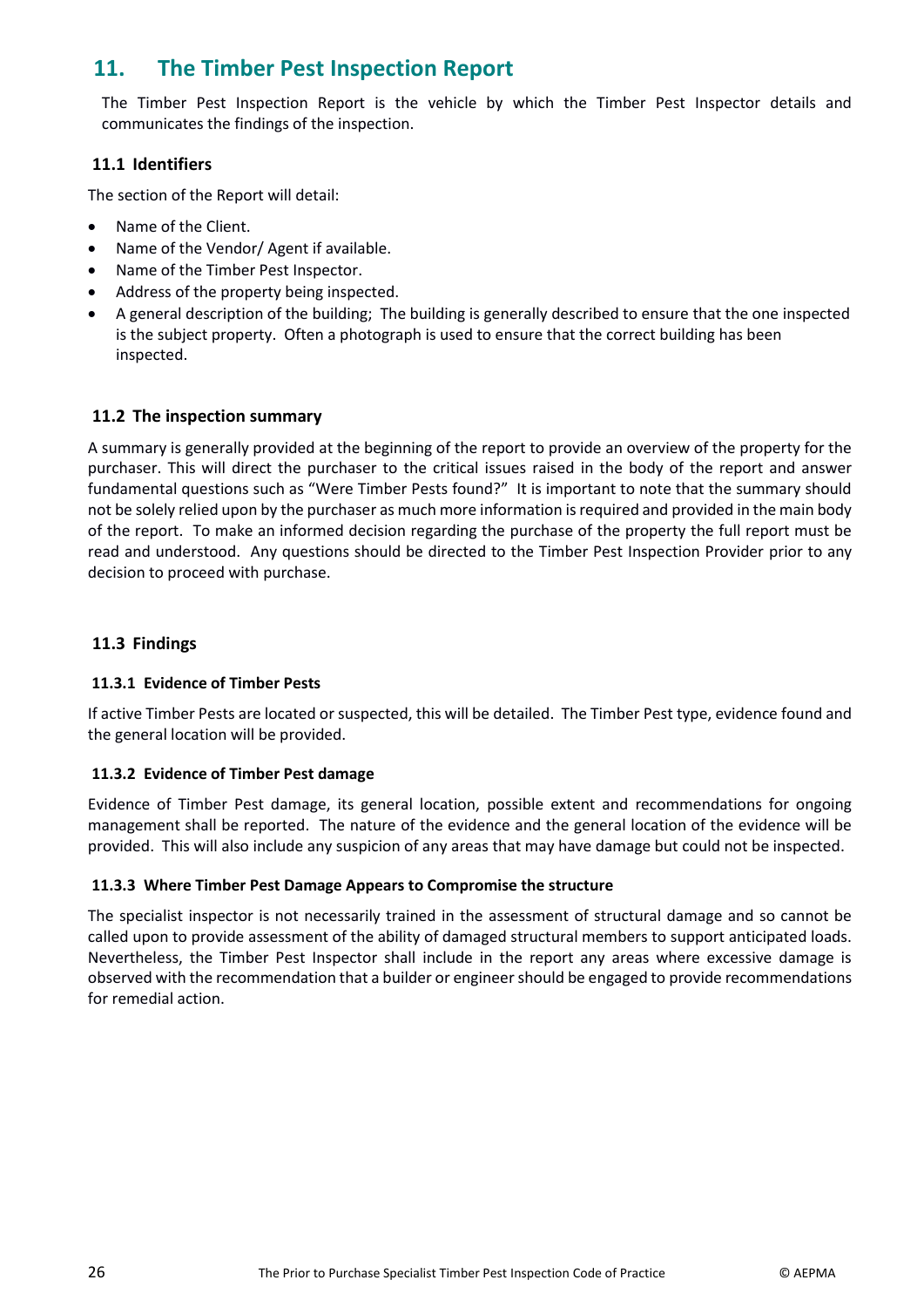# <span id="page-27-0"></span>**11.4 Timber Pest risk assessment**

The Timber Pest Inspector will provide an assessment of Timber Pest risk based on the buildings susceptibility to be damaged by Timber Pests, conditions that encourage Timber Pests and structural conditions that could allow undetected Timber Pests.

#### <span id="page-27-1"></span>**11.4.1 Conducive conditions**

Any observed conditions considered conducive to Timber Pests will be detailed. These include site conditions such as the environment or specific conditions within the structure.

*All buildings have conditions conducive to Timber Pest attack. These arise from building design and construction issues, site conditions, building maintenance and building faults.*

#### <span id="page-27-2"></span>**11.4.2 Conditions providing potential for concealed access by termites**

Any observed conditions that could permit concealed entry to a structure by termites will be reported.

*Most buildings have some potential for concealed termite entry. The potential arises from building design and construction issues, site conditions, building maintenance and building faults. It is often only possible to detect these areas after infestation has occurred.*

#### <span id="page-27-3"></span>**11.4.3 Limitations to the inspection**

There are often limitations which impact the scope of the inspection. Such limitations may be inherent, foreseeable or unexpected issues which arise and interfere with the inspection process.

#### <span id="page-27-4"></span>**11.4.4 Access to inspect**

<span id="page-27-5"></span>Areas inspected will be reported.

#### **11.4.5 Areas not inspected**

Areas not inspected will be detailed in the Report.

Areas where no access for inspection was possible or where access for inspection was restricted or limited will be reported. Reasons for the access restrictions will be given. Where it would be reasonable for access to be gained, this will be recommended. Where sections are noted as 'inaccessible' the Report will state that the inspection is incomplete.

*Often sections of the building or property are unavailable for inspection for any of a variety of reasons. It would be reasonable to gain access by having doors unlocked, stored goods removed but it is not reasonable to request the removal of roofing, insulation, air conditioning ducts etc.* 

#### <span id="page-27-6"></span>**11.4.6 General limitations that apply to most properties**

General limitations are covered in the Pre-Inspection Agreement which is an integral part of the Report.

#### <span id="page-27-7"></span>**11.5 Recommendations for additional inspection**

The Report will provide any recommendations for further inspection or a Specialist Timber Pest Inspection deemed necessary by the Timber Pest Inspector.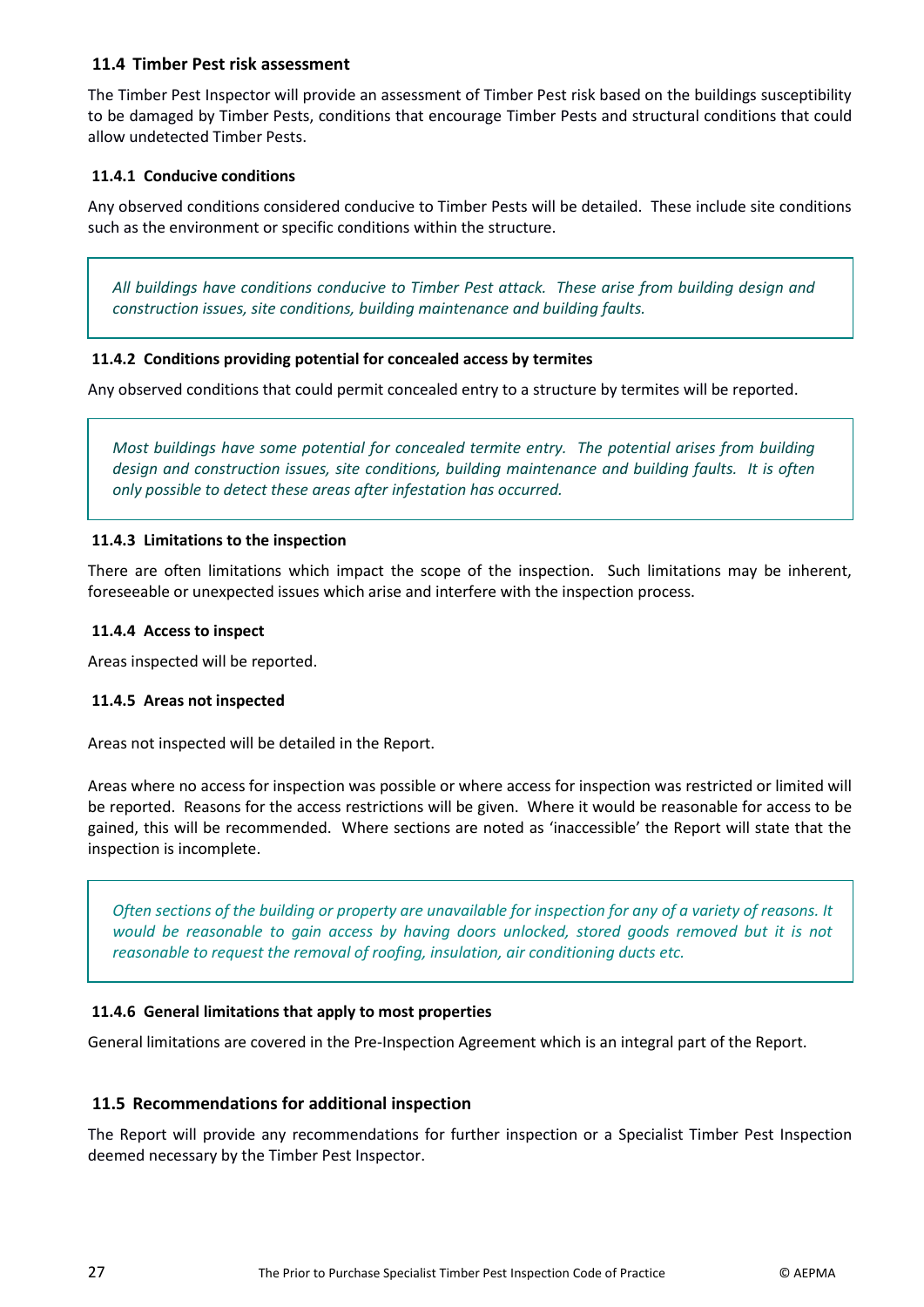# <span id="page-28-0"></span>**11.6 Management of active Timber Pests**

The likely cost of managing active Timber Pests is important for the purchaser to consider when buying a property. Where active Timber Pests are reported, the Report will include options for the management of those pests.

# <span id="page-28-1"></span>**11.7 Ongoing management of Timber Pests**

All properties require ongoing pest management. Even when no Timber Pests are detected, information about the ongoing costs of pest management are important details for the purchaser to consider. A proposal for the ongoing management of Timber Pests may be appended to the Report.